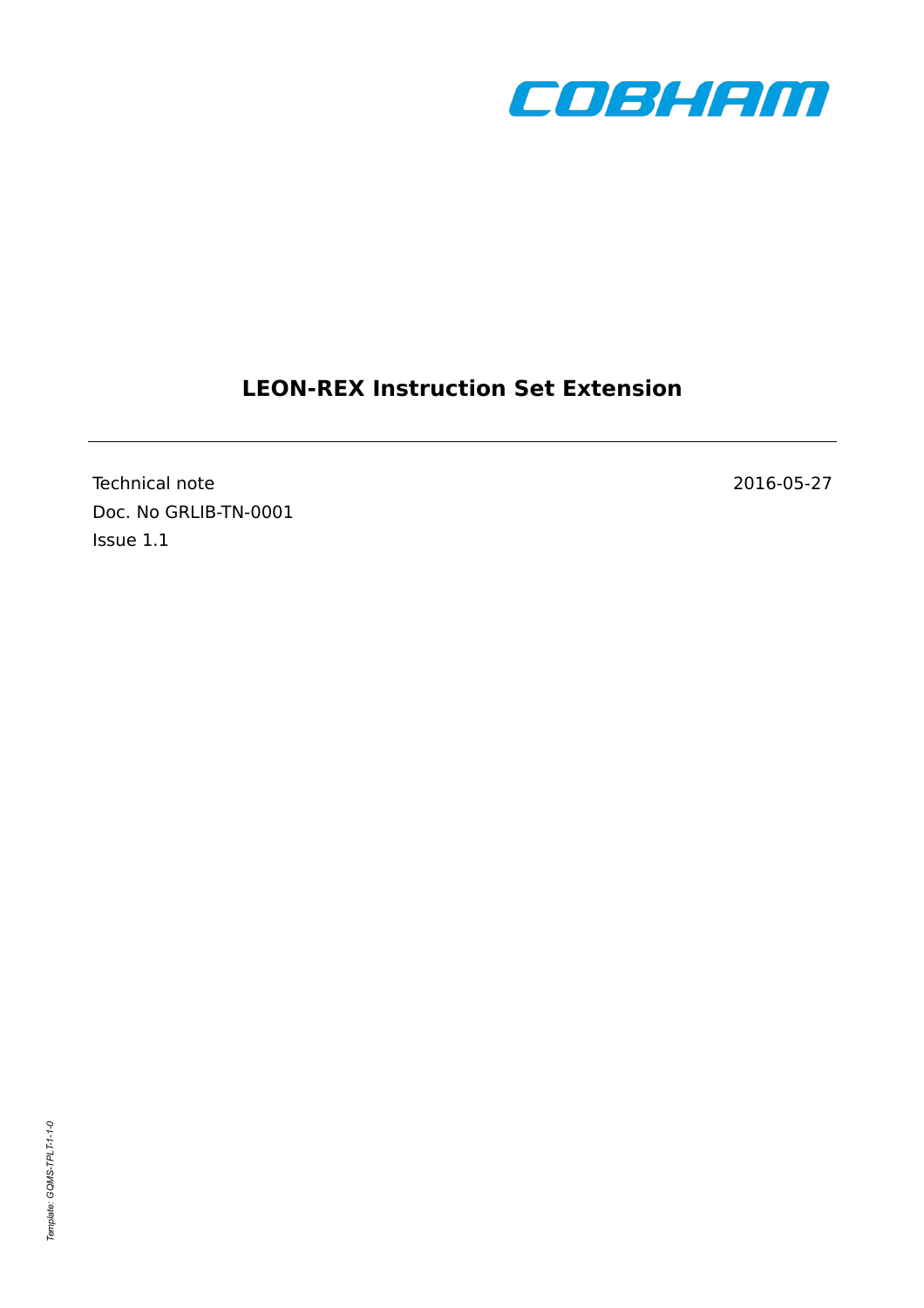

## **CHANGE RECORD**

| <b>Issue</b>                            | Date                                                                                                            | <b>Section / Page</b> | <b>Description</b>                                |
|-----------------------------------------|-----------------------------------------------------------------------------------------------------------------|-----------------------|---------------------------------------------------|
| 1.0                                     | 2015-10-27                                                                                                      |                       | First issue of document                           |
| 1.1                                     | 2016-05-26<br>6.3.4, 6.3.7, 6.3.8,<br>6.3.10, 6.3.11, 6.3.12,<br>6.3.13, 6.3.14, 6.3.15,<br>6.4.6, 6.5.1, 6.5.2 |                       | Correct typos in opcode binary values and formats |
| 6.3.15<br>6.3.13<br>6.4.1, 6.4.2, 6.4.4 |                                                                                                                 |                       | rta0 replaced with rta that takes argument 0-7    |
|                                         |                                                                                                                 |                       | The immediate field in relative loads is unsigned |
|                                         |                                                                                                                 |                       | Show bit shuffling of immediate bits in format    |
|                                         |                                                                                                                 | 6.5.2                 | Add note to clarify encoding                      |

## **TABLE OF CONTENTS**

| 1.1            |  |
|----------------|--|
| 1.2            |  |
| $\overline{2}$ |  |
| 3              |  |
| 3.1            |  |
| 3.2            |  |
| 3.3            |  |
| $\overline{4}$ |  |
| 41             |  |
| 4.2            |  |
| 4.3            |  |
| 4.4            |  |
| 5              |  |
| 5 1            |  |
| 5.2            |  |
| 5.3            |  |
| 5.4            |  |
| 5.5            |  |
| 5.6            |  |
| 6              |  |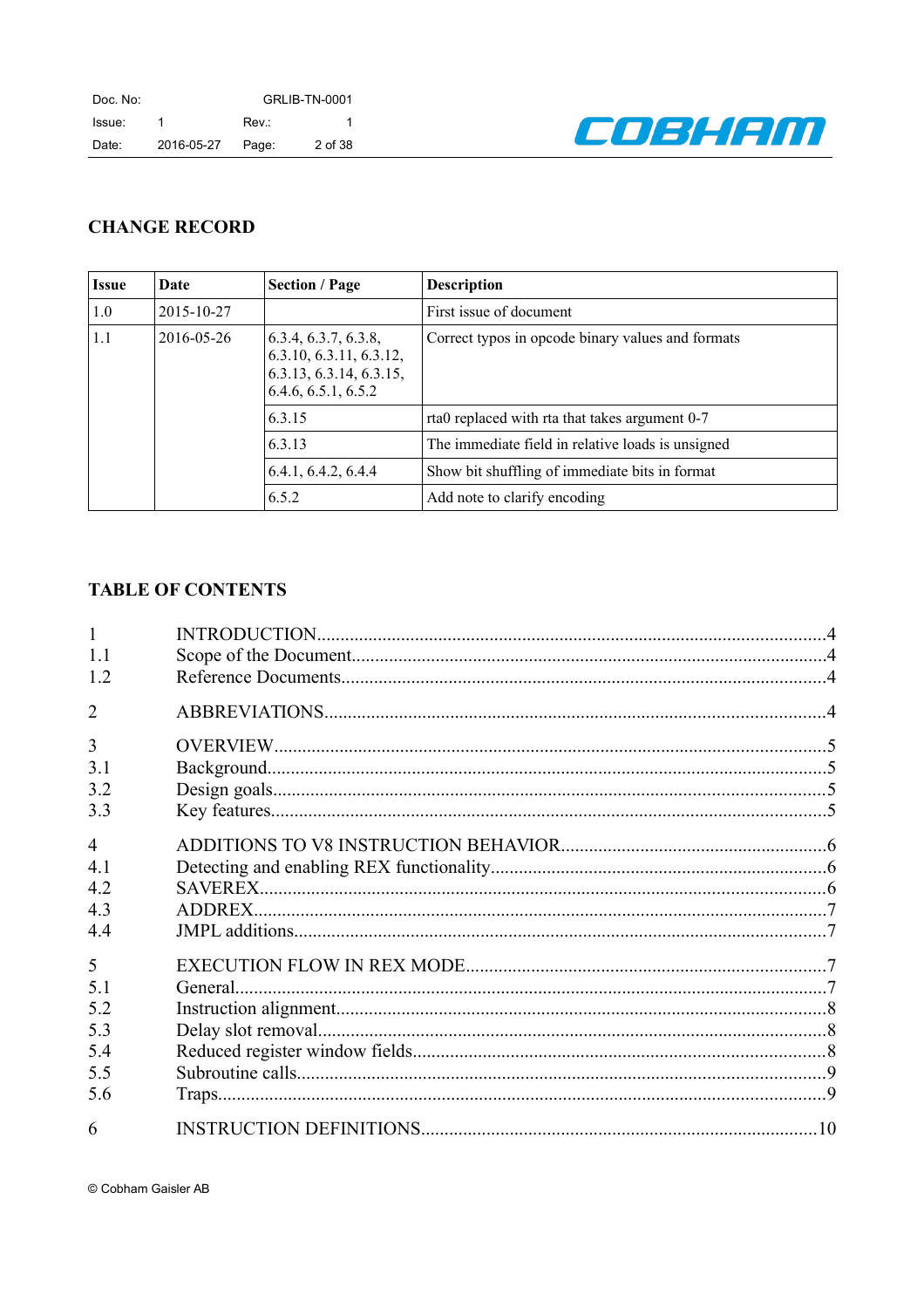| Doc. No: |            | <b>GRLIB-TN-0001</b> |         |  |
|----------|------------|----------------------|---------|--|
| Issue:   |            | Rev.:                |         |  |
| Date:    | 2016-05-27 | Page:                | 3 of 38 |  |



| 6.1    |  |
|--------|--|
| 6.2    |  |
| 6.2.1  |  |
| 6.3    |  |
| 6.3.1  |  |
| 6.3.2  |  |
| 6.3.3  |  |
| 6.3.4  |  |
| 6.3.5  |  |
| 6.3.6  |  |
| 6.3.7  |  |
| 6.3.8  |  |
| 6.3.9  |  |
| 6.3.10 |  |
| 6.3.11 |  |
| 6.3.12 |  |
| 6.3.13 |  |
| 6.3.14 |  |
| 6.3.15 |  |
| 6.4    |  |
| 6.4.1  |  |
| 6.4.2  |  |
| 6.4.3  |  |
| 6.4.4  |  |
| 6.4.5  |  |
| 6.4.6  |  |
| 6.5    |  |
| 6.5.1  |  |
| 6.5.2  |  |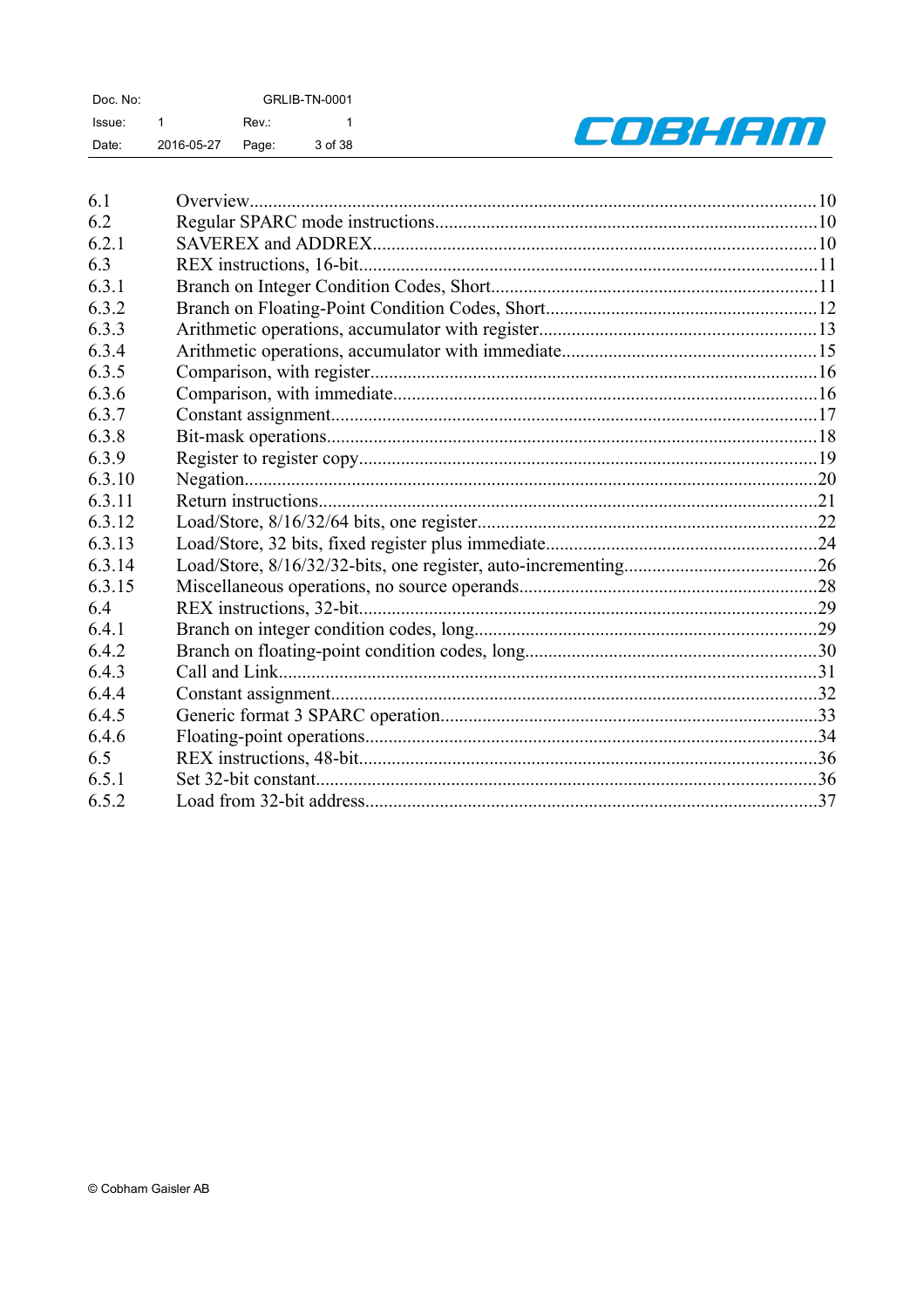

## <span id="page-3-0"></span>**1 INTRODUCTION**

### <span id="page-3-3"></span>**1.1 Scope of the Document**

This document describes the opcode format and instruction set for LEON-REX extension to the SPARC V8 instruction set, that has been developed as an optional add-on to some versions of the LEON processor family.

Only the software visible parts of the extension is covered, other aspects such as implementation details and exact instruction timing are outside the scope of this document. Also the exact details on how to detect if the extension is implemented in the hardware and how to enable it is left to the hardware and not in this document.

The architecture extension described in this document has been developed by Cobham Gaisler AB, Göteborg, Sweden.

### <span id="page-3-2"></span>**1.2 Reference Documents**

- [RD1] "The SPARC architecture manual, version 8", SPARC International inc.
- [RD2] "GRLIB IP Core User's Manual", Cobham Gaisler AB

## <span id="page-3-1"></span>**2 ABBREVIATIONS**

| ABI          | <b>Application Binary Interface</b>                                                                        |
|--------------|------------------------------------------------------------------------------------------------------------|
| <b>RISC</b>  | <b>Reduced Instruction Set Computing</b>                                                                   |
| <b>SPARC</b> | Scalable Processor ARChitecture, open processor architecture standard<br>maintained by SPARC International |
| <b>TBC</b>   | To Be Confirmed                                                                                            |
| <b>TBD</b>   | To Be Defined                                                                                              |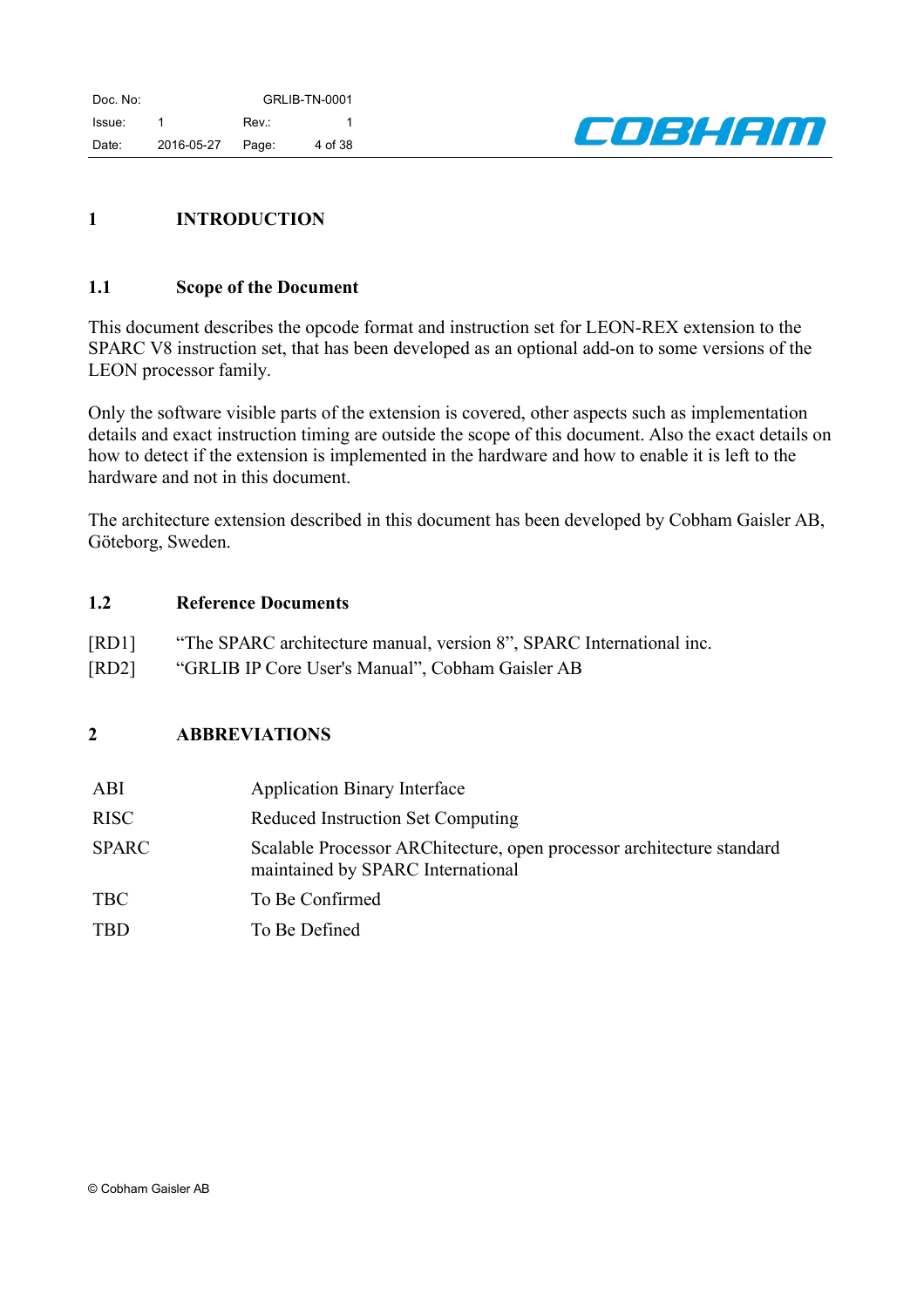

## <span id="page-4-3"></span>**3 OVERVIEW**

### <span id="page-4-2"></span>**3.1 Background**

The SPARC architecture was designed according to a RISC philosophy, where the instruction set is very regular and symmetric to allow fast hardware implementations and compilers with aggressive optimization techniques. However, this leads to an instruction set where there are many redundant instructions and the total code size per line of source code therefore can become quite large.

For embedded designs where very limited on-chip RAM is available, or in execute-from-ROM environments where the amount of ROM is limited, the code density can limit the maximum program size. Also, the low code density results in an increase in the amount of data needed to be fetched by the instruction cache, both due to the initial fetch size and due to the increased miss rate of the cache.

### <span id="page-4-1"></span>**3.2 Design goals**

The LEON-REX extension was developed with the main goal of reducing code size to allow larger programs to fit into RAM and off-line storage, and improve instruction cache hit rate by fitting more code into the same cache space. However, there were also additional constraints that needed to be taken into consideration.

One additional design goal was to allow full interoperability between REX code and regular V8 code at procedure level. This was in part for practical reasons, to allow the REX extension to be rolled out gradually while the software environment catches up, but also to allow keeping code in uncompressed format where this is preferred for performance reasons, or where the code has been extensively qualified/validated and it would be a major effort to re-do that work for the compressed version.

In addition to the above, the extension needed to be defined so that it can be added to the existing LEON3 processor pipeline without major redesign (for example to add additional pipeline stages) and without significantly reducing the maximum frequency of the processor for a given technology.

### <span id="page-4-0"></span>**3.3 Key features**

The above design inputs have resulted in an extension with the following key features, described further in the following sections of the document:

- Variable-length instruction set with 16/32/48 bits per instruction. Vast majority of SPARC V8 32-bit instructions can still be encoded in 32 bits or less.
- Branch delay slots removed to reduce code size (as delay slots can not always be filled).
- REX procedures follows the standard SPARC calling convention on both entry and outgoing calls, and REX and regular SPARC procedures can therefore call each other using the normal SPARC C ABI. Bit 0 of the return address is used to track REX state in function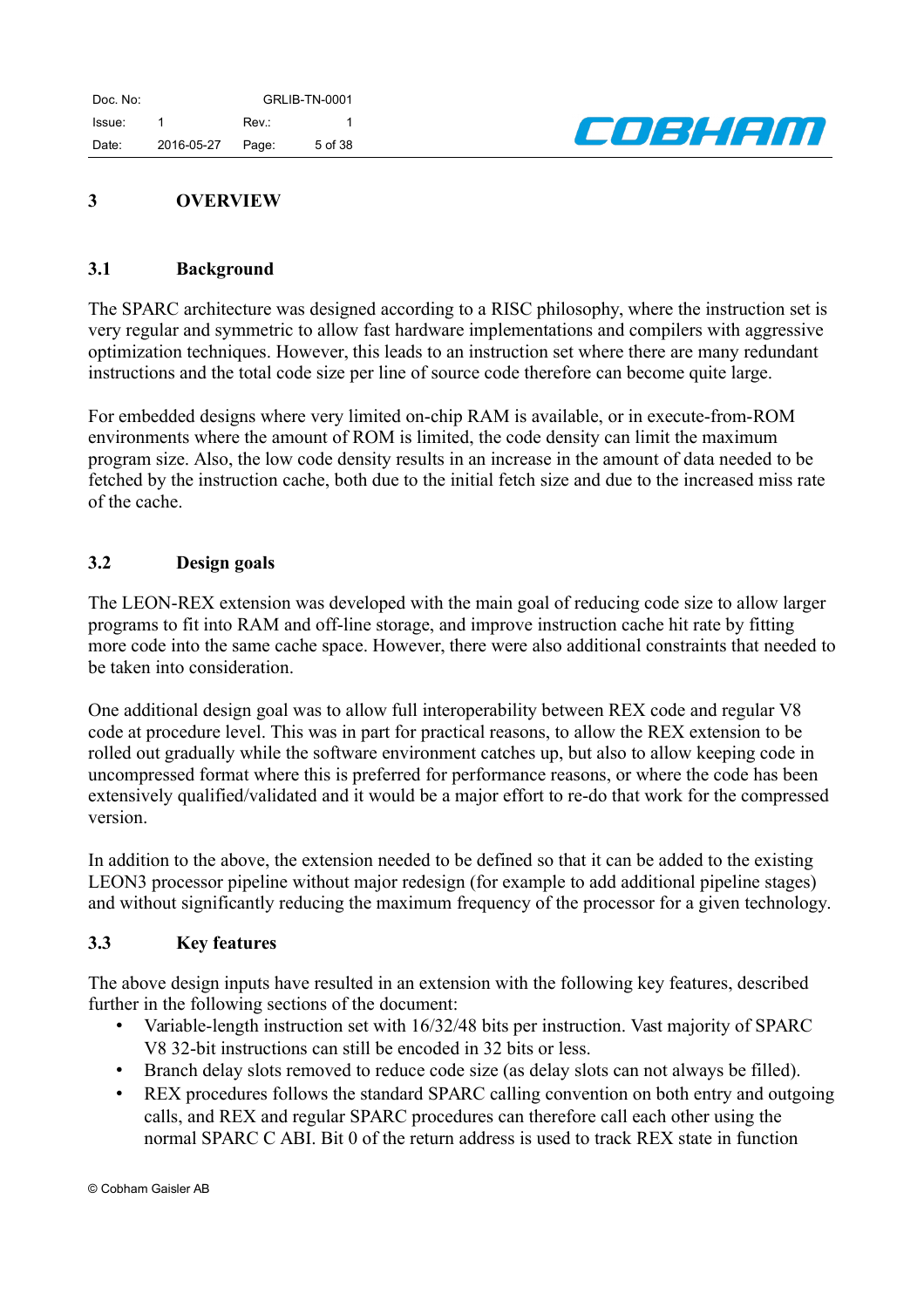

calls and trap handlers.

- Backward-compatible modification to SAVE and ADD instruction using previously unused bits in opcode to enter REX mode in compressed function prologue.
- Backward-compatible modification to JMPL instruction to allow function return to REX function and return from trap handler to work using existing calling convention.

## <span id="page-5-2"></span>**4 ADDITIONS TO V8 INSTRUCTION BEHAVIOR**

## <span id="page-5-1"></span>**4.1 Detecting and enabling REX functionality**

How to detect and/or enable REX support is not specified here but left to the specific implementation. It is recommended to have three modes for enabling REX: enabled, illegal and transparent. Enabled means that all the additions in this section are available to software, illegal means that an attempt to use the features here will cause an exception, and transparent meaning that the pipeline behaves as if the extension did not exist at all for maximum backward compatibility.

Also it is recommended to have a version field to allow detecting future revisions of the REX extension. This document describes revision 1 of the REX extension.

## <span id="page-5-0"></span>**4.2 SAVEREX**

The SAVE instruction in SPARC is available in two forms:

- Immediate form, with one destination register, one source register and one signed 13-bit immediate offset
- Register form, with one destination register, two source registers, and 8 unused bits that are set to zero.

The REX extension adds a third form of SAVE called SAVEREX, which has the same function as SAVE but additionally has the side effect of switching to REX mode. The switch is instant, so the instruction following the SAVEREX is expected to be in REX encoding.

SAVEREX has one destination register, one source register and one 13-bit immediate offset, however the offset must be negative. The encoding used for SAVEREX is the same as the immediate form, except the immediate bit is inverted. Bit 12 of the opcode is used to distinguish between the SAVEREX form and the regular three-register form of SAVE.

In theory there may be a compatibility issue if software uses the unused bits of the three-register SAVE instruction for some other purpose, however no such usage is known to exist. The GNU disassembler does not even recognize the save with unused bits set as a valid opcode which is further evidence that such usage is very uncommon. In the unlikely event this causes an issue, it is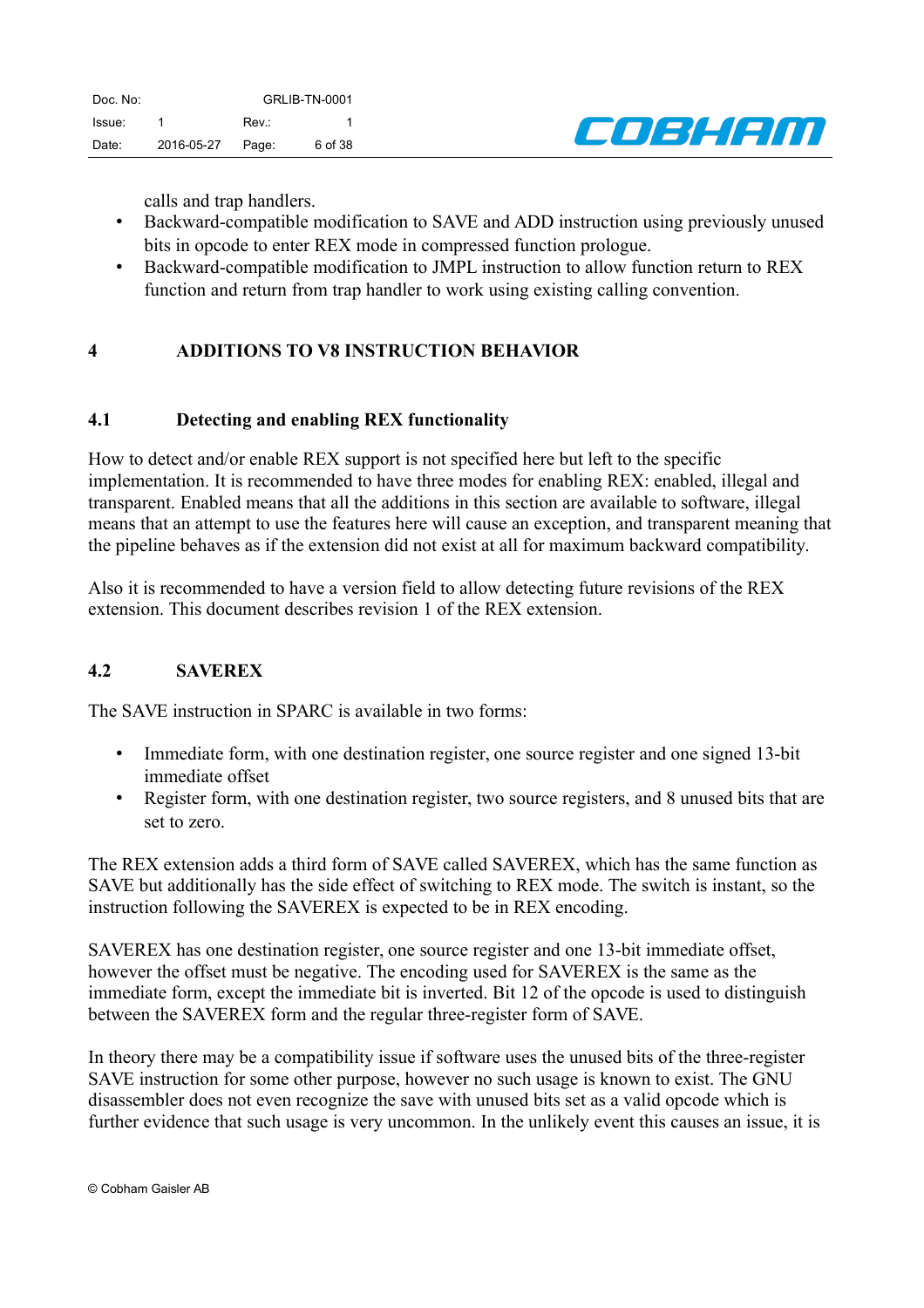

recommended to implement a transparent option as suggested in section [4.1.](#page-5-1)

### <span id="page-6-3"></span>**4.3 ADDREX**

Analogous to the SAVEREX, the ADD instruction adds a third form of the opcode called ADDREX. The intent of this variant is to allow implementing leaf functions where save is not desired.

### <span id="page-6-2"></span>**4.4 JMPL additions**

The JMPL instruction is extended to allow functions to return into the middle of a REX code block. To indicate this the lowest bit of the target address is set to 1 when jumping to a REX instruction.

| <b>Target</b><br>address | <b>REX</b> enabled                               | <b>REX</b> disabled, illegal                          | <b>REX</b> disabled,<br>transparent |
|--------------------------|--------------------------------------------------|-------------------------------------------------------|-------------------------------------|
| $4N+0$                   | Jump to 4N, V8 mode                              | Jump to 4N, V8 mode                                   | Jump to 4N, V8 mode                 |
| $4N+1$                   | Jump to 4N, REX mode                             | Unaligned address or<br>illegal instruction exception | Unaligned address<br>exception      |
| $4N+2$                   | Unaligned address<br>exception                   | Unaligned address<br>exception                        | Unaligned address<br>exception      |
| $4N+3$                   | Jump to $4N+2$ , REX mode   Unaligned address or | illegal instruction exception                         | Unaligned address<br>exception      |

*Table 1 JMPL behavior in REX enabled and disabled mode*

When jumping to REX mode code, any control transfer instruction in the delay slot will not affect the execution flow of the REX code. This in particular applies to the RETT instruction when returning from a trap handler, the address supplied to RETT will be ignored however the other side effects of RETT (to PSR bits) will be performed as usual.

## <span id="page-6-1"></span>**5 EXECUTION FLOW IN REX MODE**

## <span id="page-6-0"></span>**5.1 General**

After entering REX mode via any of the methods described in section [4,](#page-5-2) the processor will begin decoding and executing REX instructions at the location pointed to by the program counter. After each instruction, the PC is advanced 2, 4 or 6 bytes to the following instruction, or it is changed to the target address in case of a taken branch or other control transfer instruction.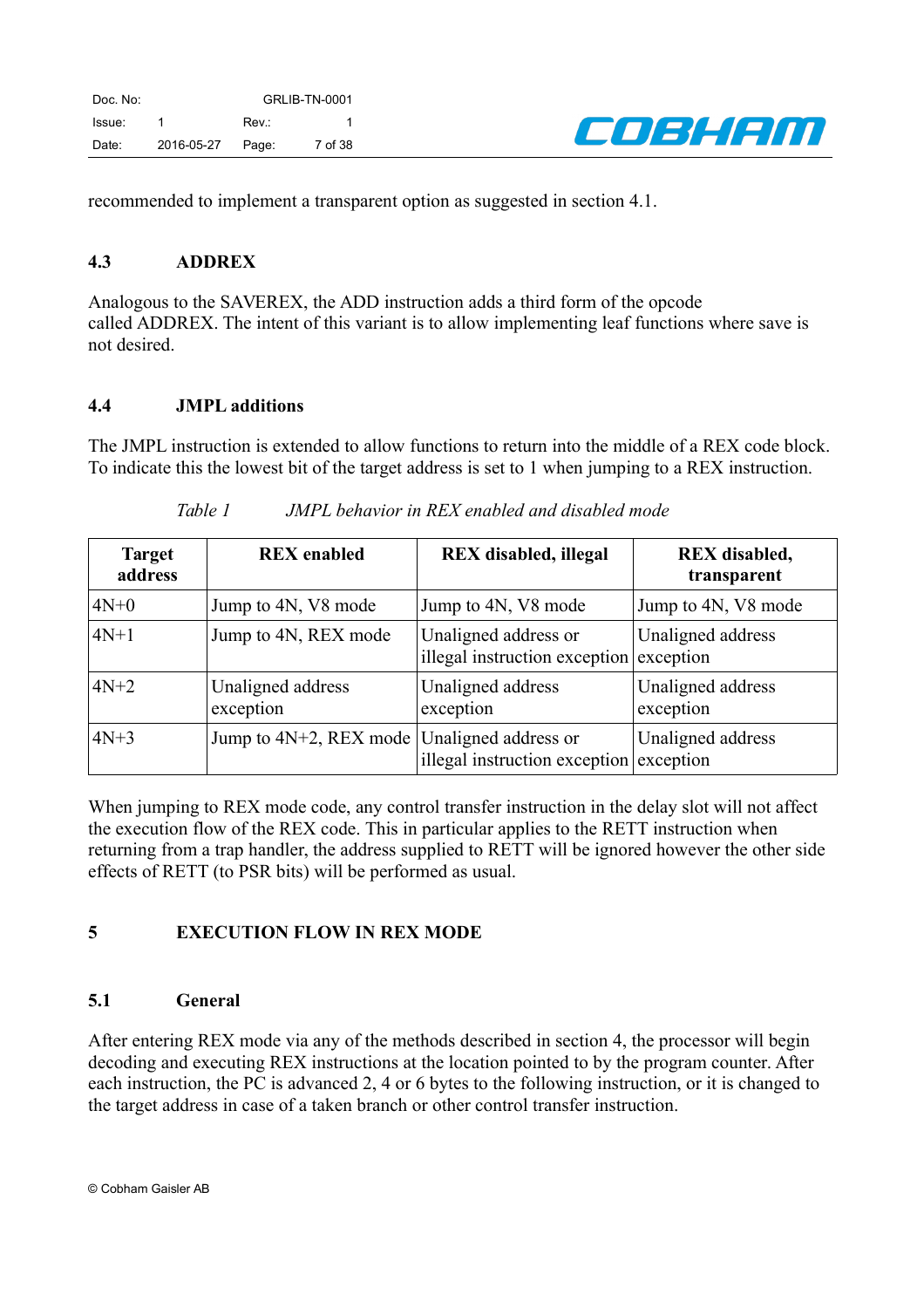Doc. No: GRLIB-TN-0001 Issue: 1 Rev.: 1 Date: 2016-05-27 Page: 8 of 38



## <span id="page-7-2"></span>**5.2 Instruction alignment**

All REX instructions are aligned to halfword (two-byte) boundaries but there are otherwise no requirements on alignment. This means that instructions are allowed to cross cache-line and MMU page boundaries. The instructions are designed so the first two bytes are sufficient to decode the instruction size, so it is always possible to determine whether more data needs to be fetched.

Note that for object file compatibility with existing linkers that have not been adapted for the REX extensions, the call instruction may need to be aligned to a 4-byte rather than 2-byte boundary. However this is not a restriction in the hardware so this may be lifted once the linker can be modified to accept call instructions on odd addresses.

### <span id="page-7-1"></span>**5.3 Delay slot removal**

In REX mode, control transfer instructions have no delay slot, the next executed instruction after a branch will be either the branch target in the case of a taken branch, or the following instruction in case of a not taken branch.

This also means that the concept of an independent nPC register becomes meaningless in REX mode as the next instruction address is always determined by the current instruction. Another, equivalent, way to look at this is to say that nPC still exists but is locked down to always point to the following instruction and all branches have their delay slot annulled in case of taken branch.

### <span id="page-7-0"></span>**5.4 Reduced register window fields**

Most of the 16-bit instructions use a four-bit field for the destination and source registers, in order to increase the number of possible operations in the small 16-bit opcode space. This restricts these opcodes to only be able to specify half of the possible registers in the register window.

To simplify the decoding logic, the REX opcodes that have 5 bits and can specify any of the 32 registers in some cases use the same reduced 4-bit encoding with an extra bit added to select between the reduced and the "complementary" set of 16 registers. The mapping from reduced register number to register in both the reduced and the complementary set is tabulated below.

For floating-point registers the same scheme is used just to allow common decoding logic to the integer instructions, however the standard and complementary sets have been reversed to allow accessing register %f0-1 with most load/store instructions.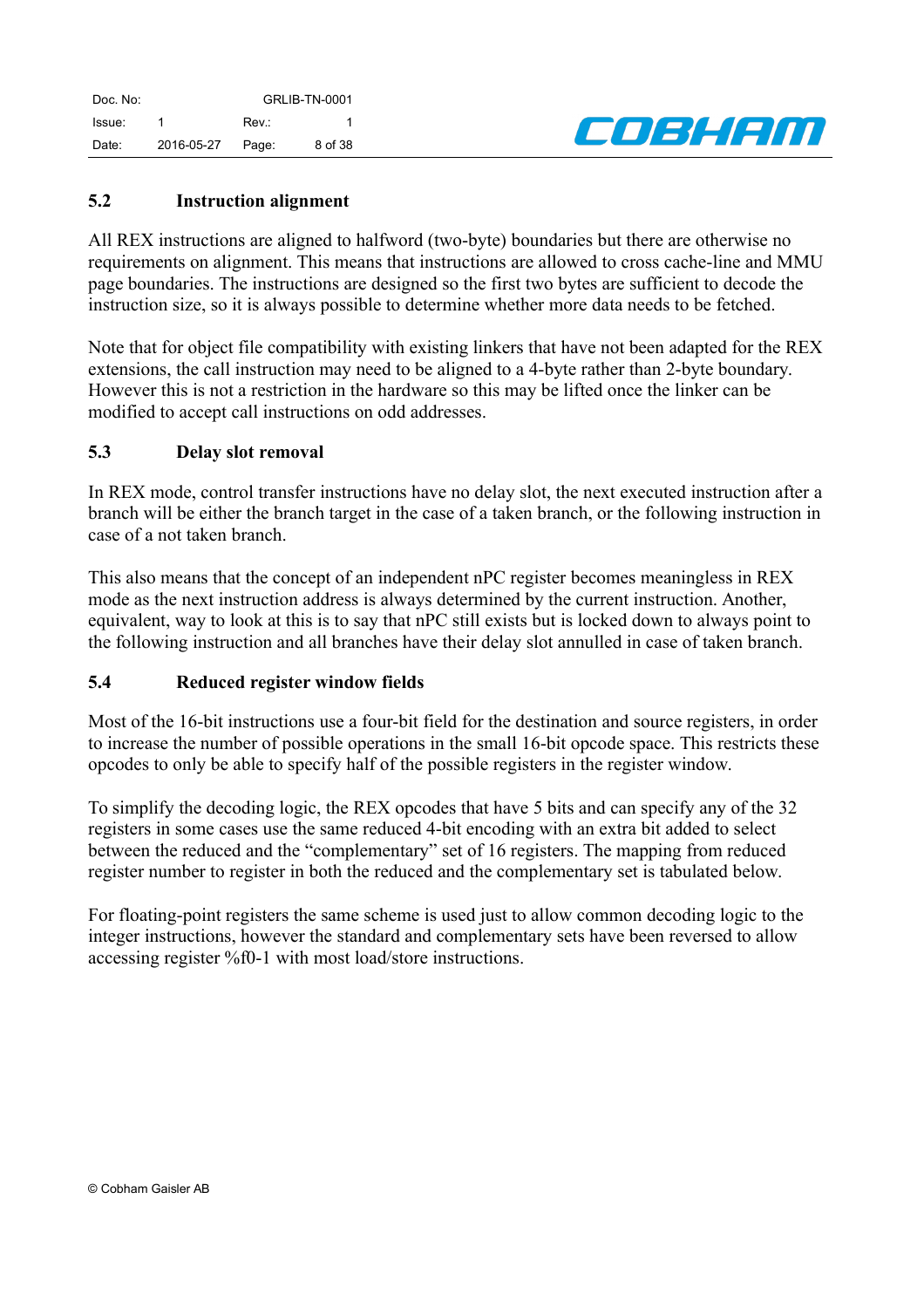

| Table 2 |  | Mapping of 4-bit register field to SPARC window registers |  |  |  |  |
|---------|--|-----------------------------------------------------------|--|--|--|--|
|---------|--|-----------------------------------------------------------|--|--|--|--|

| r4 field value<br>(decimal) | <b>Register</b>                            | Complementary<br>register |
|-----------------------------|--------------------------------------------|---------------------------|
| $0 - 3$                     | $\%$ 00-3 ( $\%$ r8-11)                    | $\frac{\%10-3}{\%16-19}$  |
| $4 - 7$                     | $\frac{9}{6}$ l4-7 ( $\frac{9}{6}$ r20-23) | $\frac{\%04-7}{\%12-15}$  |
| $8 - 15$                    | $\%$ i0-7 ( $\%$ r24-31)                   | $\frac{9}{9}$ (%p0-7)     |

*Table 3 Mapping of 4-bit register field to SPARC floating-point registers*

| r4 field value<br>(decimal) | <b>Register</b> | Complementary<br>register |
|-----------------------------|-----------------|---------------------------|
| $0 - 3$                     | $\%$ f16-19     | $%f8-11$                  |
| 4-7                         | $%f12-15$       | $\frac{9}{6}$ f20-23      |
| $8 - 15$                    | $%f0-7$         | $%f24-31$                 |

## <span id="page-8-1"></span>**5.5 Subroutine calls**

Subroutines are called using the CALL instruction, that has the exact same opcode representation as the regular SPARC counterpart. The CALL instructions sets up the return address so that the standard SPARC return sequence will cause execution to return to the instruction after the CALL and resume in REX mode.

## <span id="page-8-0"></span>**5.6 Traps**

In case of a taken trap, the behaviour is similar to the regular case. The CWP will be decremented one step and the S and PS bits are updated as described in the SPARC manual. The execution jumps to the trap handler address determined by the %tbr register and the trap type.

The %l0 register in the trap handler's window is updated to point to the REX instruction that caused the trap, but with the least significant bit set to 1. The %l1 register is set to point to the following instruction, also with the least significant bit set to 1 if the following instruction is a REX mode instruction or 0 if it is not.

In the special case of a trap on the r\_retrest instruction,  $\frac{1}{1}$  is allowed to either point to the following instruction (the return address) or have the same value as the %l0 register (in other words, also point to the r\_retrest instruction) in order to simplify the hardware implementation. This is normally not a problem as the window underflow handler returns to the %10 instruction.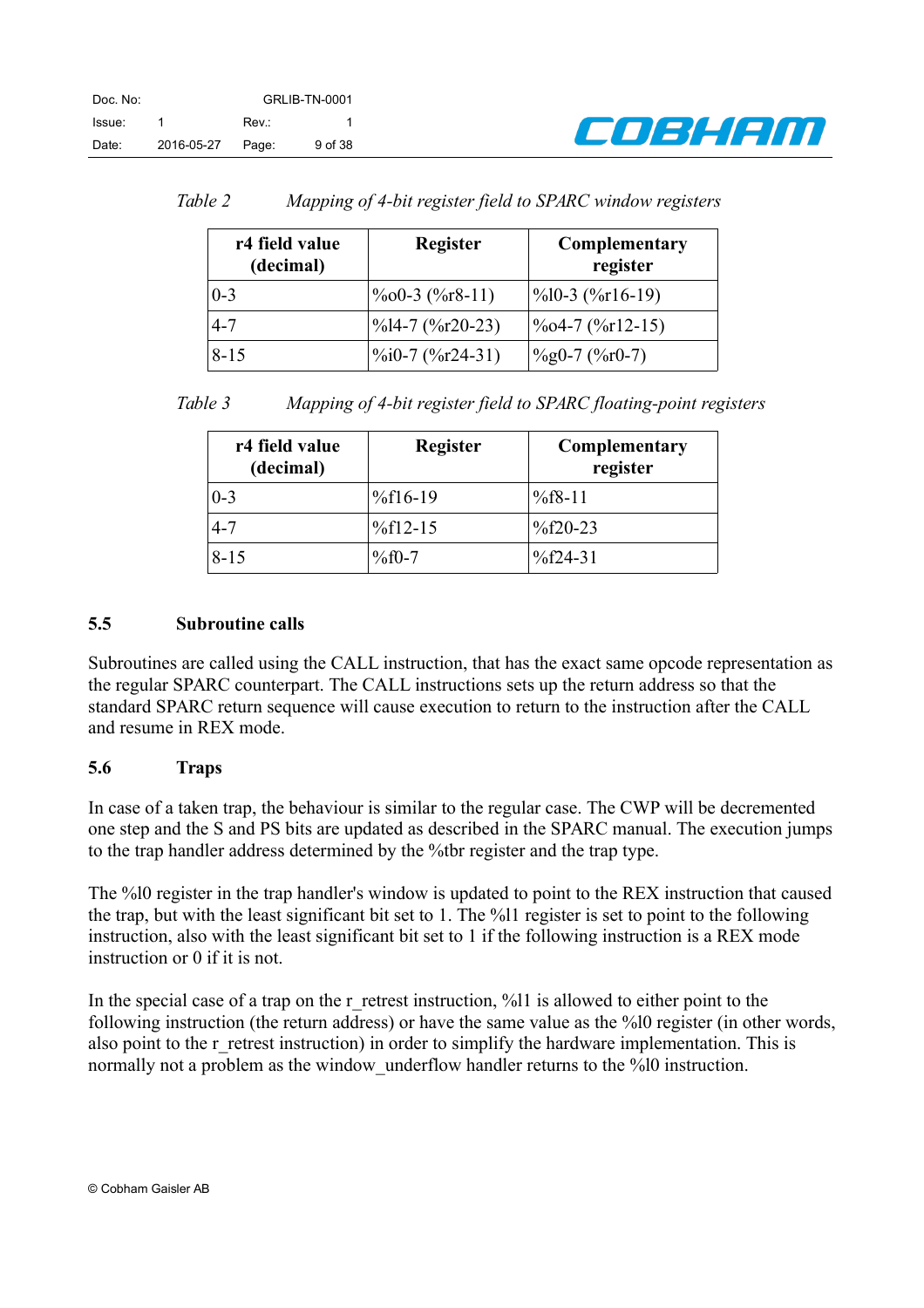

## <span id="page-9-0"></span>**6 INSTRUCTION DEFINITIONS**

#### <span id="page-9-3"></span>**6.1 Overview**

This section lists the different instructions added by the LEON-REX extension and their opcode representation. The instructions are arranged by mode (regular or REX) and size, and then subdivided by category.

The suggested assembly language syntax uses a prefix of "r" on all mnemonics to distinguish them from their regular SPARC counterpart. Another possibility could be to have an assembler directive such as ".rex" to indicate that the following code should be represented with REX opcodes and then use the ordinary SPARC syntax.

### <span id="page-9-2"></span>**6.2 Regular SPARC mode instructions**

### <span id="page-9-1"></span>**6.2.1 SAVEREX and ADDREX**

| Opcode         | op3    | <b>Description</b>                      |
|----------------|--------|-----------------------------------------|
| <b>SAVEREX</b> | 111100 | Save caller's window and enter REX mode |
| <b>ADDREX</b>  | 000000 | Add and enter REX mode                  |

Format:

|  | ∩n | rs l | $mm=0$ | $\left  \text{simm13(12)} \right  = 1$ Simm13(11:0) |  |
|--|----|------|--------|-----------------------------------------------------|--|
|  |    |      |        |                                                     |  |

Suggested assembly language syntax:

| saverex | $reg_{rs1}$ , imm, $reg_{rd}$ |  |
|---------|-------------------------------|--|
| addrex  | $reg_{rs1}$ , 1mm, $reg_{rd}$ |  |

### Description:

Same behavior as SAVE and ADD instructions but with the added side effect of entering REX mode. The most significant bit of the immediate must be 1, in other words the immediate must be negative.

### Traps:

window overflow (SAVE only)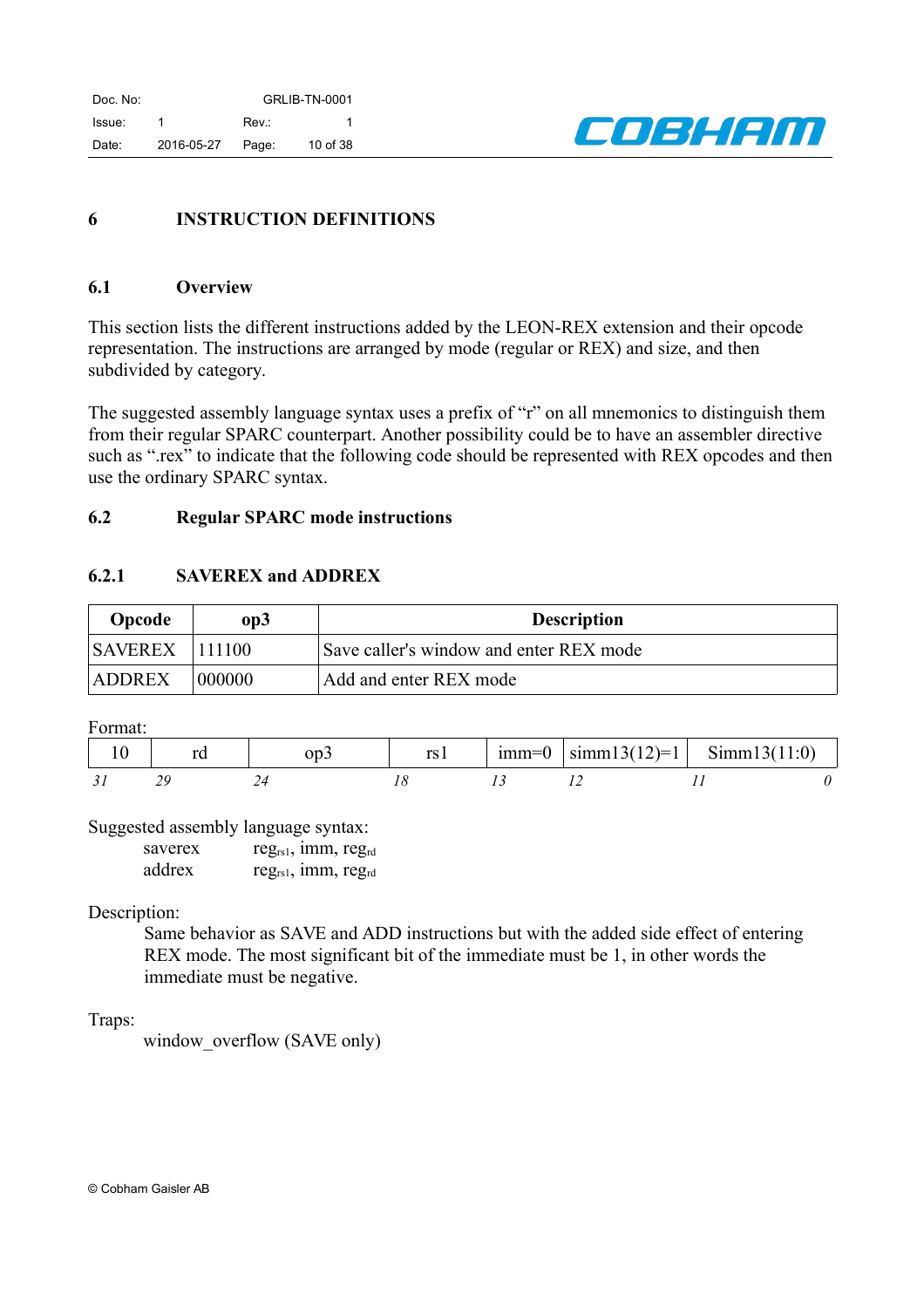

## <span id="page-10-0"></span>**6.3 REX instructions, 16-bit**

## <span id="page-10-1"></span>**6.3.1 Branch on Integer Condition Codes, Short**

Format:

| $00\,$ | cond | $bsz=0$   btype=0 | disp8 |
|--------|------|-------------------|-------|
|        |      |                   |       |

Suggested assembly language syntax:

| rba   | label |
|-------|-------|
| rbn   | label |
| rbne  | lahel |
| rhe   | label |
| rbg   | label |
| rble  | lahel |
| rbge  | lahel |
| rbl   | label |
| rbgu  | lahel |
| rbleu | lahel |
| rbcc  | label |
| rbcs  | lahel |
| rbpos | lahel |
| rbneg | label |
| rhvc  | label |
| rbvs  | lahel |
|       |       |

## Description:

Branch to "PC +  $(2 \times signext(disp8))$ " if the condition is met. Value of cond has same format as for SPARC V8 Bicc instructions.

### Traps: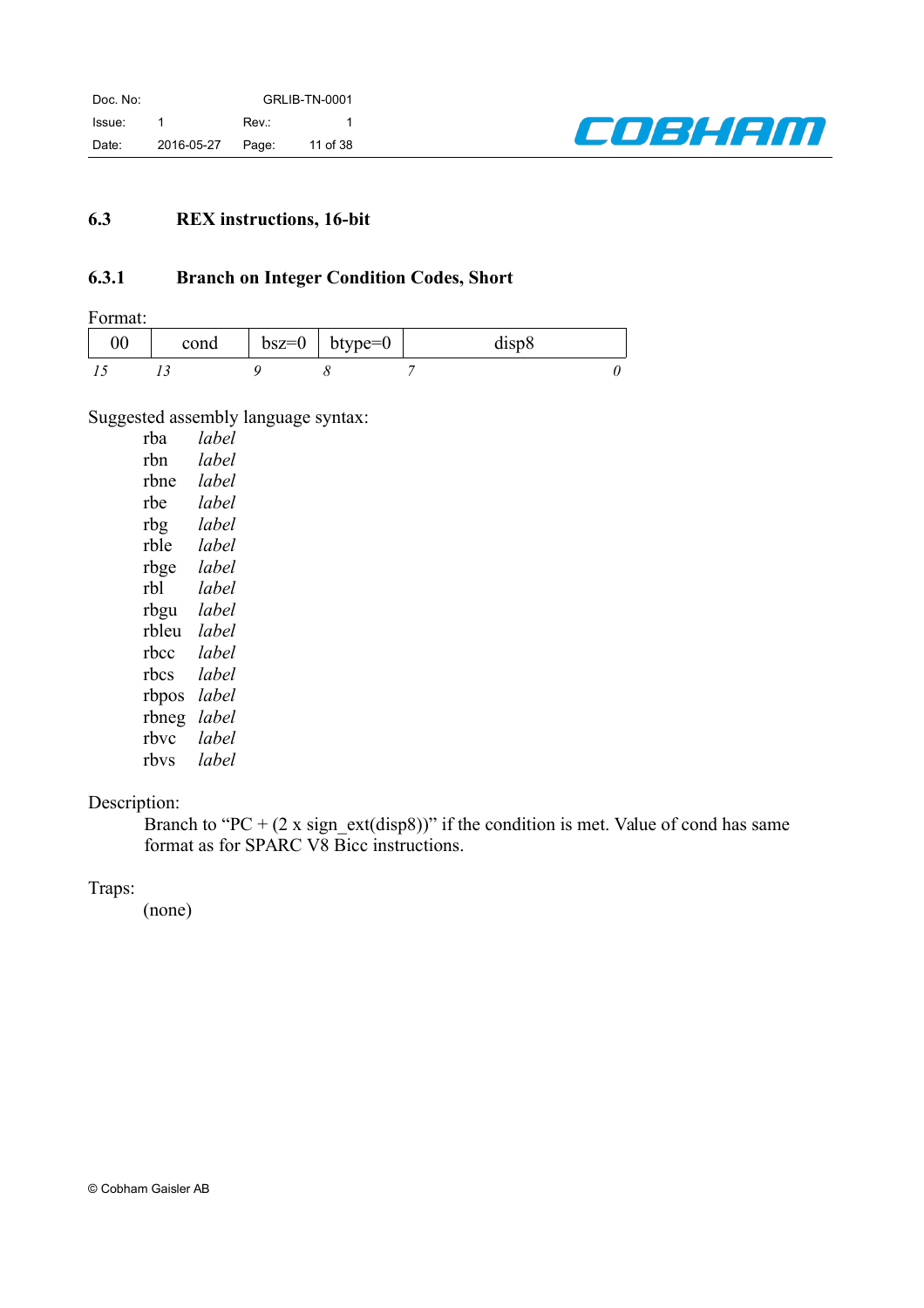

## <span id="page-11-0"></span>**6.3.2 Branch on Floating-Point Condition Codes, Short**

Format:

| $00\,$ | cond | $bsz=0$   btype=1 | disp <sub>8</sub> |  |
|--------|------|-------------------|-------------------|--|
|        |      |                   |                   |  |

Suggested assembly language syntax:

| rfba   | label |
|--------|-------|
| rfbn   | label |
| rfbu   | label |
| rfbg   | lahel |
| rfbug  | label |
| rfbl   | lahel |
| rfbul  | label |
| rfblg  | lahel |
| rfbne  | label |
| rfbe   | label |
| rfbue  | lahel |
| rfbge  | lahel |
| rfbuge | label |
| rfble  | lahel |
| rfbule | label |
| rfbo   | label |

## Description:

Branch to "PC +  $(2 \times sign{\text{ext}}(disp{8}))$ " if the floating-point condition is met. Value of cond has same format as for SPARC V8 FBfcc instructions.

Traps:

fp\_disabled fp\_exception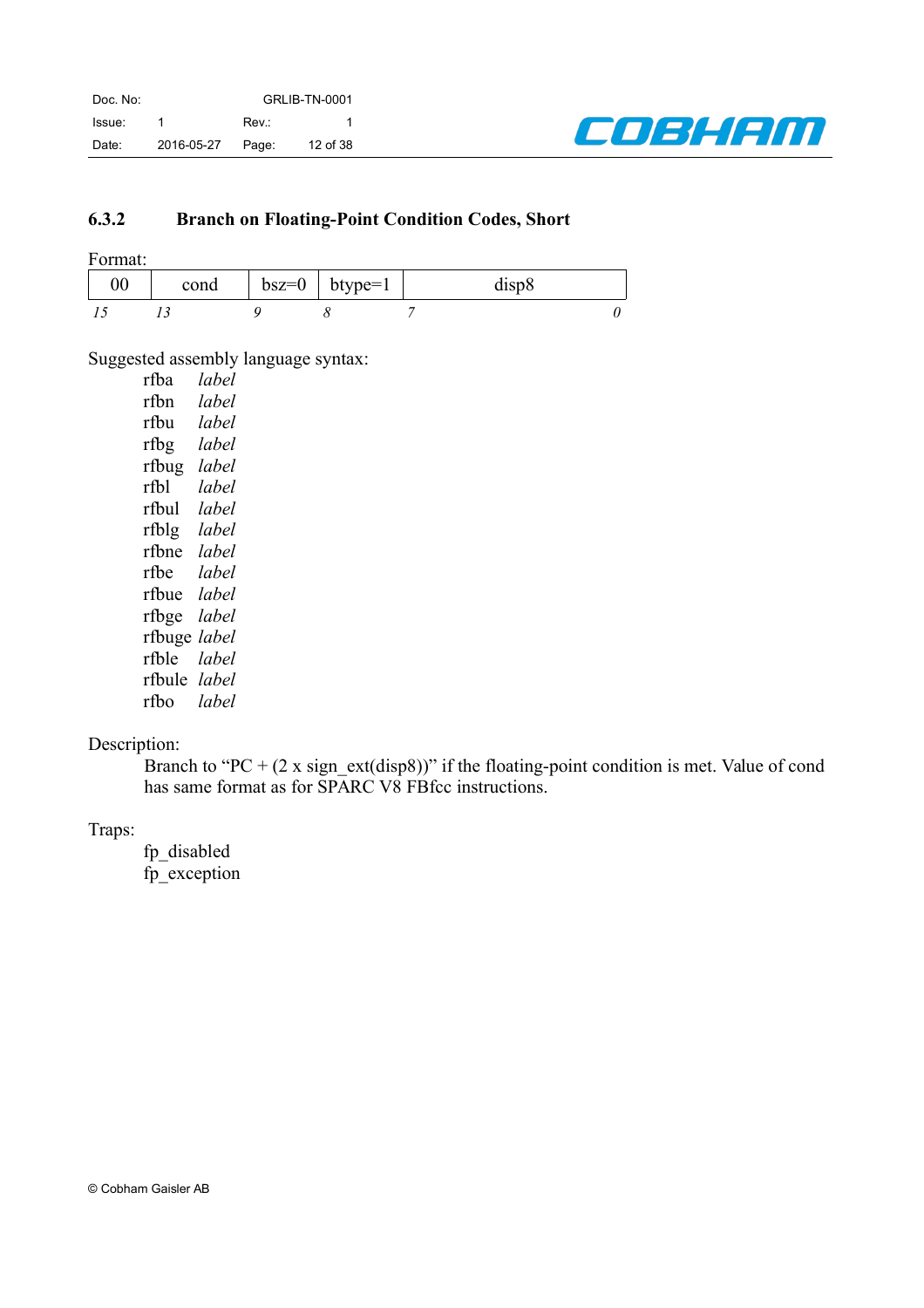

# <span id="page-12-0"></span>**6.3.3 Arithmetic operations, accumulator with register**

| Opcode      | rop3(r) | rop31            | <b>Description</b>          |  |
|-------------|---------|------------------|-----------------------------|--|
| Radd        | 0000    | $\boldsymbol{0}$ | Add                         |  |
| Raddcc      | 0000    |                  | Add and modify icc          |  |
| <b>Rsub</b> | 0001    | $\boldsymbol{0}$ | Subtract                    |  |
| Rsubcc      | 0001    | 1                | Subtract and modify icc     |  |
| Rand        | 0010    | $\boldsymbol{0}$ | And                         |  |
| Randcc      | 0010    | 1                | And and modify icc          |  |
| Randn       | 1010    | $\theta$         | And-not                     |  |
| Randncc     | 1010    | 1                | And-not and modify icc      |  |
| Ror         | 0100    | $\boldsymbol{0}$ | <b>Or</b>                   |  |
| Rorcc       | 0100    | 1                | Or and modify icc           |  |
| Rorn        | 1100    | $\boldsymbol{0}$ | Or-not                      |  |
| Rorncc      | 1100    | 1                | Or-not and modify icc       |  |
| Rxor        | 0110    | $\boldsymbol{0}$ | Exclusive-or                |  |
| Rxorcc      | 0110    |                  | Exclusive-or and modify icc |  |
| <b>Rsll</b> | 1011    | $\boldsymbol{0}$ | Shift left logical          |  |
| Rsrl        | 1101    | $\boldsymbol{0}$ | Shift right logical         |  |

### Format:

| $-4$ | $rumm=0$ | rop <sub>z</sub> | 220.325<br><b>LUPJL</b> | ט⊤ |  |
|------|----------|------------------|-------------------------|----|--|
|      |          |                  |                         |    |  |

Suggested assembly language syntax:

| radd    | $reg_{rs}$ , reg <sub>rd</sub>        |
|---------|---------------------------------------|
| raddcc  | reg <sub>rs</sub> , reg <sub>rd</sub> |
| rsub    | reg <sub>rs</sub> , reg <sub>rd</sub> |
| rsubcc  | $reg_{rs}$ , reg <sub>rd</sub>        |
| rand    | reg <sub>rs</sub> , reg <sub>rd</sub> |
| randcc  | $reg_{rs}$ , reg <sub>rd</sub>        |
| randn   | reg <sub>rs</sub> , reg <sub>rd</sub> |
| randncc | regrs, regrd                          |
| ror     | reg <sub>rs</sub> , reg <sub>rd</sub> |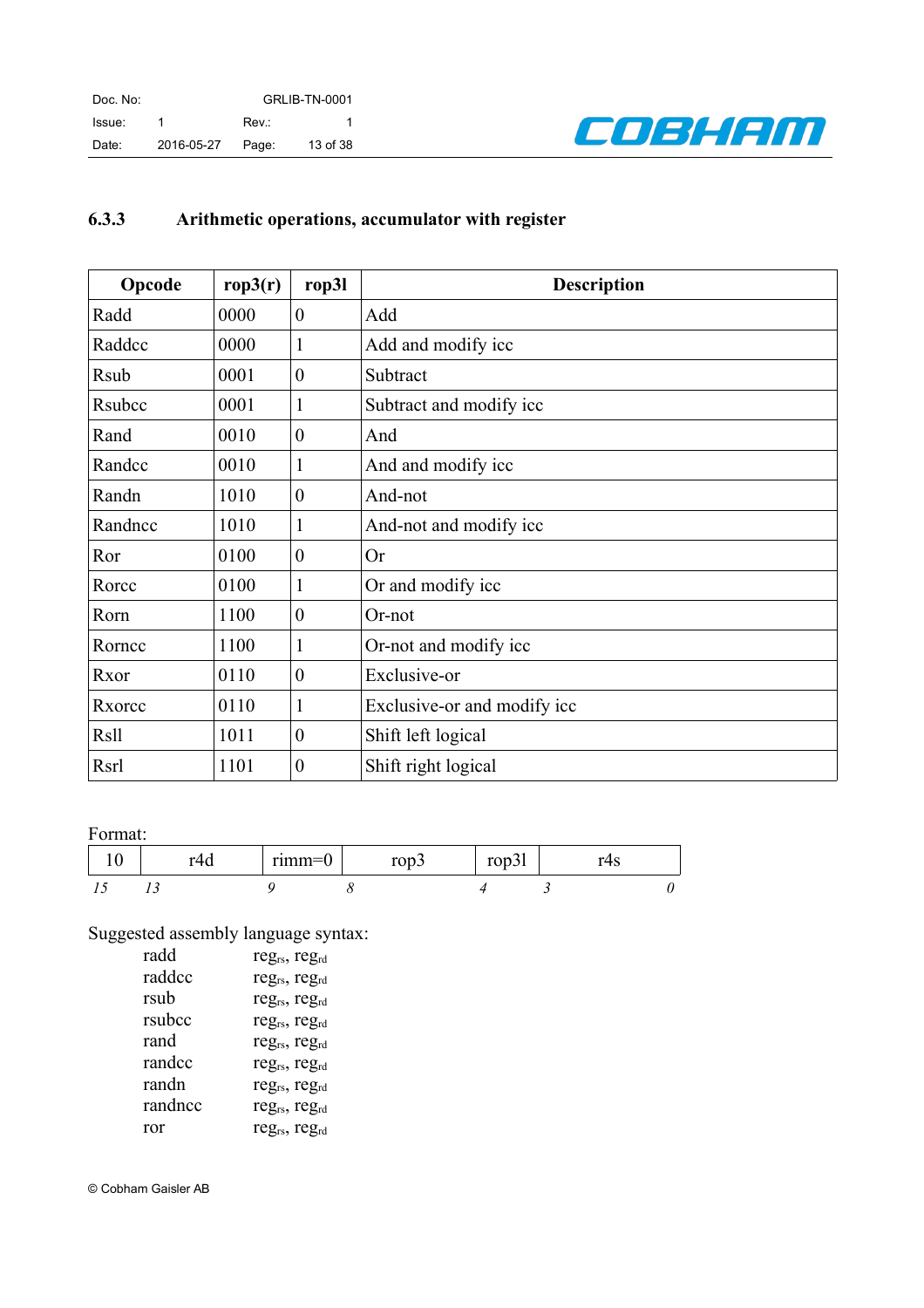

| rorce  | $reg_{rs}, reg_{rd}$                  |
|--------|---------------------------------------|
| rorn   | reg <sub>rs</sub> , reg <sub>rd</sub> |
| rornee | reg <sub>rs</sub> , reg <sub>rd</sub> |
| rxor   | $reg_{rs}$ , reg <sub>rd</sub>        |
| rxorce | $reg_{rs}, reg_{rd}$                  |
| rsll   | $reg_{rs}, reg_{rd}$                  |
| rsrl   | $reg_{rs}, reg_{rd}$                  |

### Description:

Perform arithmetic/logical operation on %rd and %rs, then store the result in %rd. Since %rd is both source and destination, it acts as an accumulator in these instructions. %rd is used as %rs1 and %rs is used as %rs2 in the equivalent SPARC instructions, so for example "rsub %r1, %r2" is equivalent to "sub %r2, %r1, %r2".

### Traps: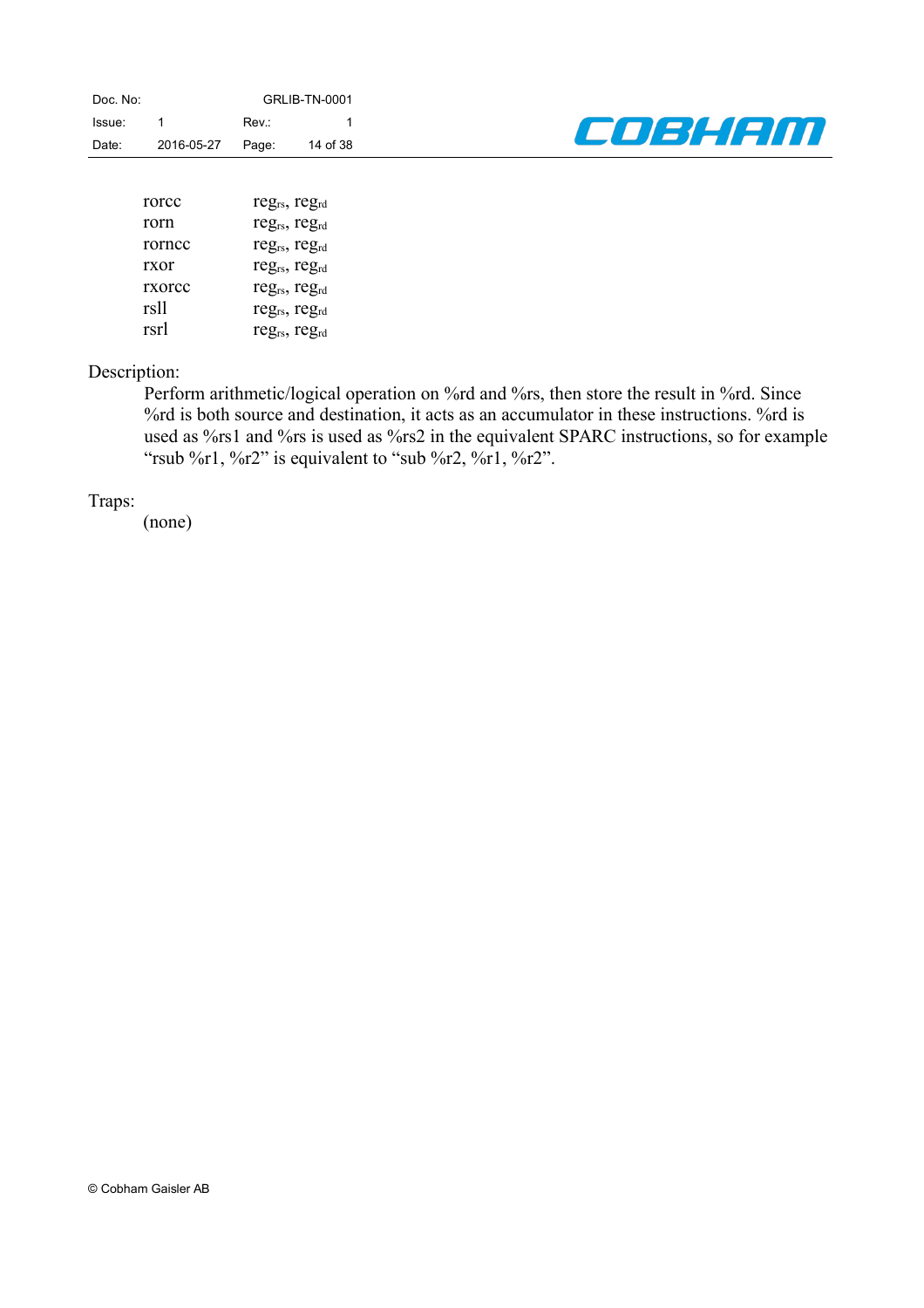

## <span id="page-14-0"></span>**6.3.4 Arithmetic operations, accumulator with immediate**

| Opcode | rop3(i) | <b>Description</b>  |  |
|--------|---------|---------------------|--|
| Raddcc | 0000    | Add and modify icc  |  |
| Rsll   | 1011    | Shift left logical  |  |
| Rsrl   | 1101    | Shift right logical |  |

Format:

|     | $r_1$ $m_2$ $-$ | $\sim$ $\sim$ $\sim$<br>$-00J$ | $\bullet$<br>cmm<br>1mm <sub>5</sub><br><b>SHIHILL</b> |  |
|-----|-----------------|--------------------------------|--------------------------------------------------------|--|
| . . |                 |                                |                                                        |  |

Suggested assembly language syntax:

| raddcc | 1mm, regrd             |
|--------|------------------------|
| rsll   | imm, reg <sub>rd</sub> |
| rsrl   | imm, regrd             |

Description:

Raddcc adds the simm5 sign-extended 5-bit constant to the register %rd and updates the condition codes.

SLL/SRL performs logical left/right shift of the destination register by the number of bits indicated in the constant. In this case the constant is treated as an unsigned number.

Traps: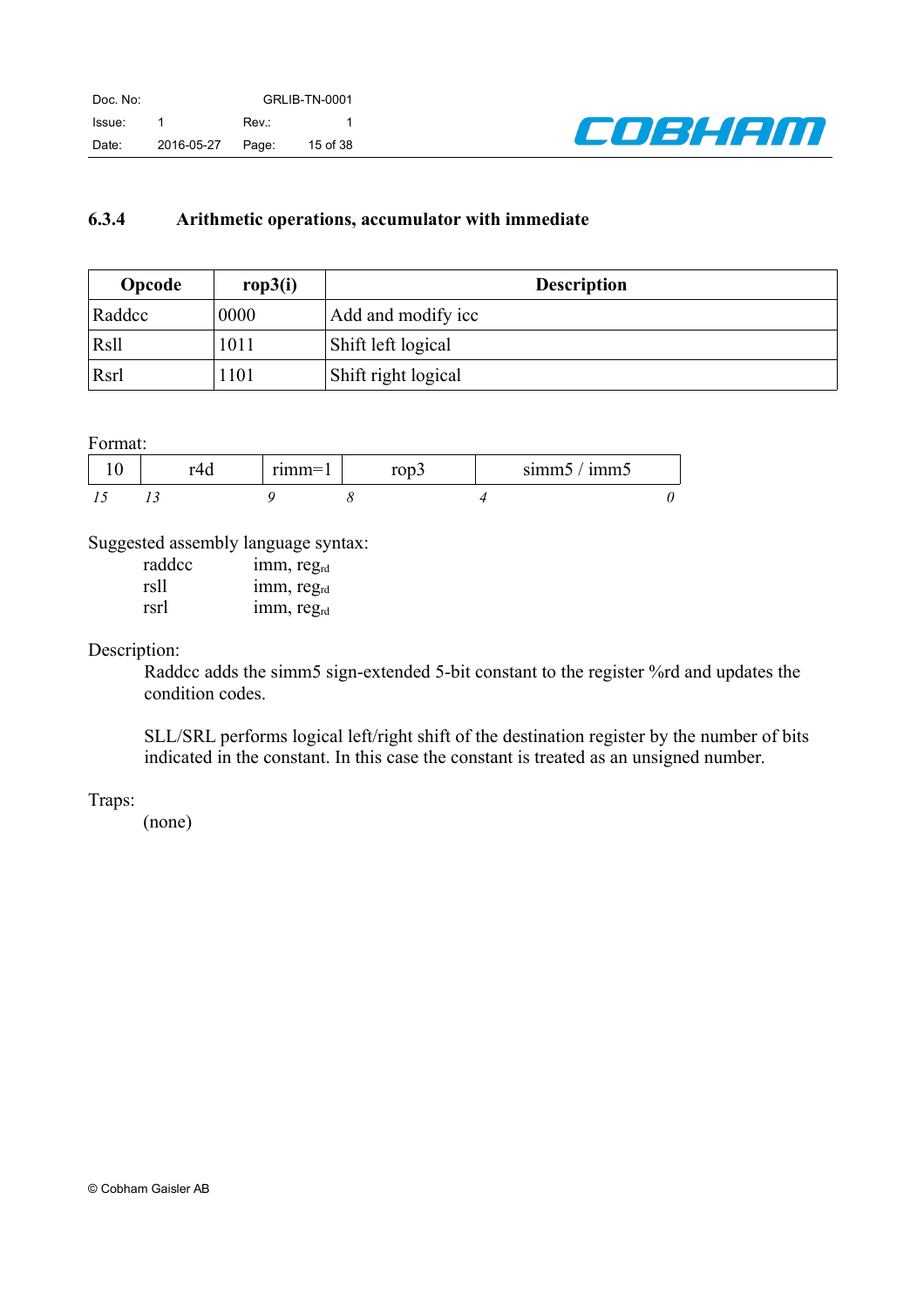

### <span id="page-15-0"></span>**6.3.5 Comparison, with register**

| Opcode          | rop $3(r)$       | rop3l | <b>Description</b>               |
|-----------------|------------------|-------|----------------------------------|
| $\mathsf{Rcmp}$ | 101 <sub>1</sub> |       | Compare registers and modify icc |

Format:

| $r/\sqrt{c}$<br>ு | $rumm=0$ | ron<br>1 U D J | $\sim$ $\sim$ $\sim$<br>$10\mu$ | ⊥ ⊤د |  |
|-------------------|----------|----------------|---------------------------------|------|--|
|                   |          |                |                                 |      |  |

## Suggested assembly language syntax:

rcmp reg<sub>rs1</sub>, reg<sub>rs2</sub>

Description:

Perform the equivalent of "subcc %rs1, %rs2, %g0"

Traps:

<span id="page-15-1"></span>(none)

## **6.3.6 Comparison, with immediate**

| Opcode          | rop3(i) | <b>Description</b>     |
|-----------------|---------|------------------------|
| $\mathsf{Rcmp}$ | 1000    | Compare and modify icc |

Format:

| ⊥ נטד | $rumm=$<br>,,,,,,,, | $-20$<br>$\mathsf{v}\mathsf{v}\mathsf{v}$ | 0.112003300 |  |
|-------|---------------------|-------------------------------------------|-------------|--|
|       |                     |                                           |             |  |

Suggested assembly language syntax:

rcmp  $reg_{rs1}$ , imm

## Description:

Perfoms the equivalent of "subcc %rs1, imm, %g0". The 5-bit constant is sign-extended.

## Traps:

(none)

NOTE: rop3 field value is different for immediate and register version of rcmp opcode.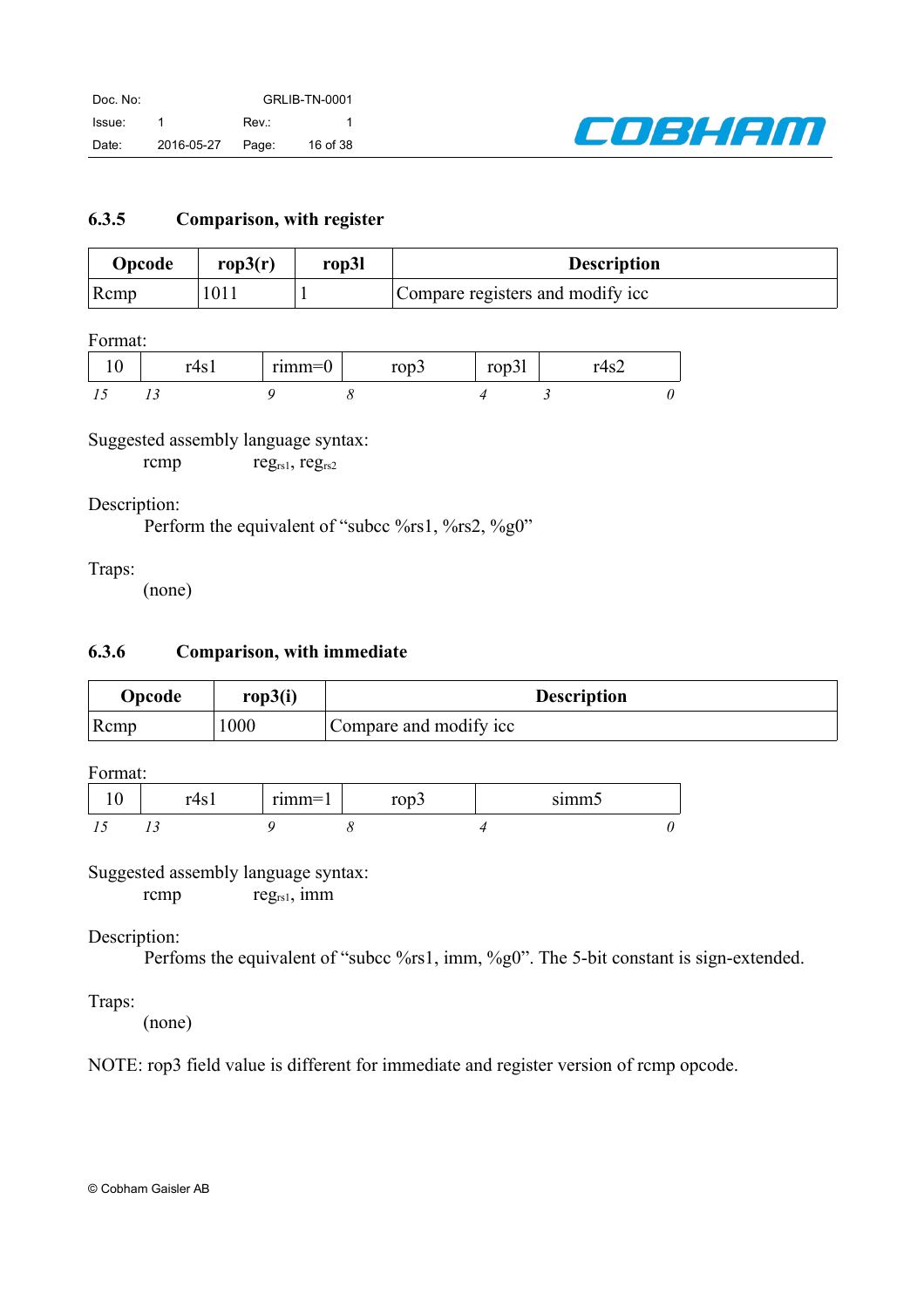

### <span id="page-16-0"></span>**6.3.7 Constant assignment**

| Opcode            | rop3(i) | <b>Description</b>                                   |
|-------------------|---------|------------------------------------------------------|
| Rset <sub>5</sub> | 0001    | Assign constant value to register                    |
| Rone              | 0101    | Create value with one bit set and assign to register |

#### Format:

|  | $r_1$ $m m = 1$ | $\sim$ | $\bullet$<br>. .<br>simm5<br>1mm <sub>5</sub> |  |
|--|-----------------|--------|-----------------------------------------------|--|
|  |                 |        |                                               |  |

## Suggested assembly language syntax:

| rset <sub>5</sub> | $1mm$ , reg <sub>rd</sub> |
|-------------------|---------------------------|
| rone              | 1mm, reg <sub>rd</sub>    |

### Description:

RSET5 sets the destination register to the 5-bit sign-extended constant value.

RONE sets the destination register to  $(1 \ll \text{imm5})$ , a mask with one bit set. The value in this case is not sign-extended.

### Traps: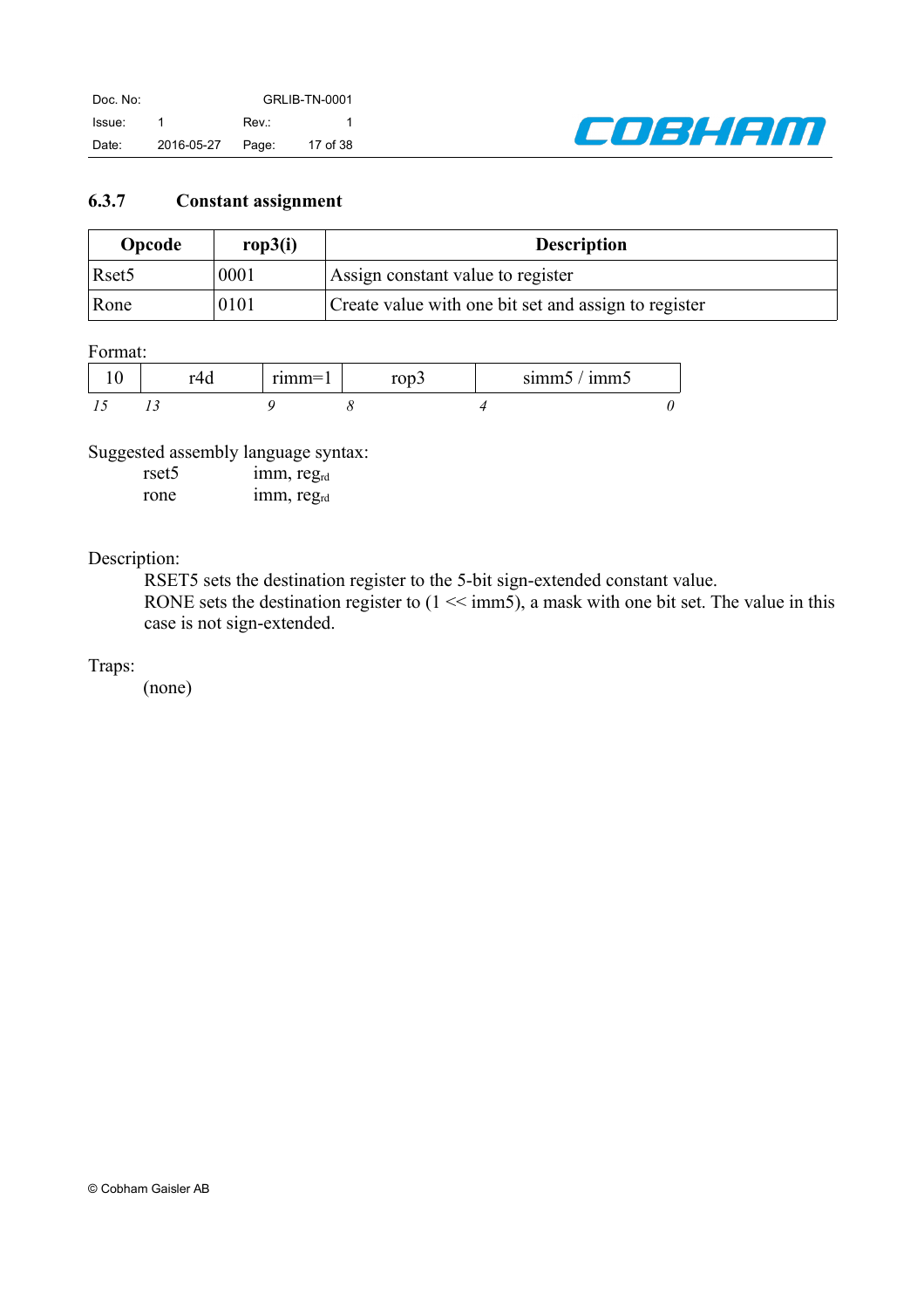

### <span id="page-17-0"></span>**6.3.8 Bit-mask operations**

| Opcode  | rop3(i) | <b>Description</b>                            |
|---------|---------|-----------------------------------------------|
| Rsetbit | 0100    | Modify register to set selected bit           |
| Relrbit | 1010    | Modify register to clear selected bit.        |
| Rinybit | 0110    | Modify register to invert selected bit.       |
| Rtstbit | 0011    | Test selected bit in register and modify icc. |
| Rmasklo | 0010    | Mask away upper bits in register              |

Format:

| $-1$<br>. . | $r$ <sub>1</sub> $m$ $m$ $=$ $\mid$ | ----<br><b>้ม</b><br>$\ddot{\phantom{0}}$ | <b>*******</b><br> |  |
|-------------|-------------------------------------|-------------------------------------------|--------------------|--|
|             |                                     |                                           |                    |  |

Suggested assembly language syntax:

| rsetbit | imm, reg <sub>rd</sub> |
|---------|------------------------|
| rclrbit | imm, reg <sub>rd</sub> |
| rinvbit | imm, reg <sub>rd</sub> |
| rtstbit | imm, reg <sub>rd</sub> |
| rmasklo | imm, reg <sub>rd</sub> |

#### Description:

RSETBIT, RCLRBIT and RINVBIT modifies the selected bit in a register without affecting the remaining bits. The bit is provided as an unsigned 5-bit constant.

RTSTBIT updates the icc flags depending on whether the selected bit is set or not. The Z flag is set if the bit was zero and not set if the bit was one. Other bits in icc are undefined (implementation dependent).

RMASKLO keeps the bits up to and including the bit selected by the constant, and remaining bits get cleared. For example, if the immedate is 3, only the lowest four bits (bits 3:0) are kept and the remaining 28 bits (31:4) are cleared. If the immediate is 31 all bits are kept and the opcode has no effect.

Traps: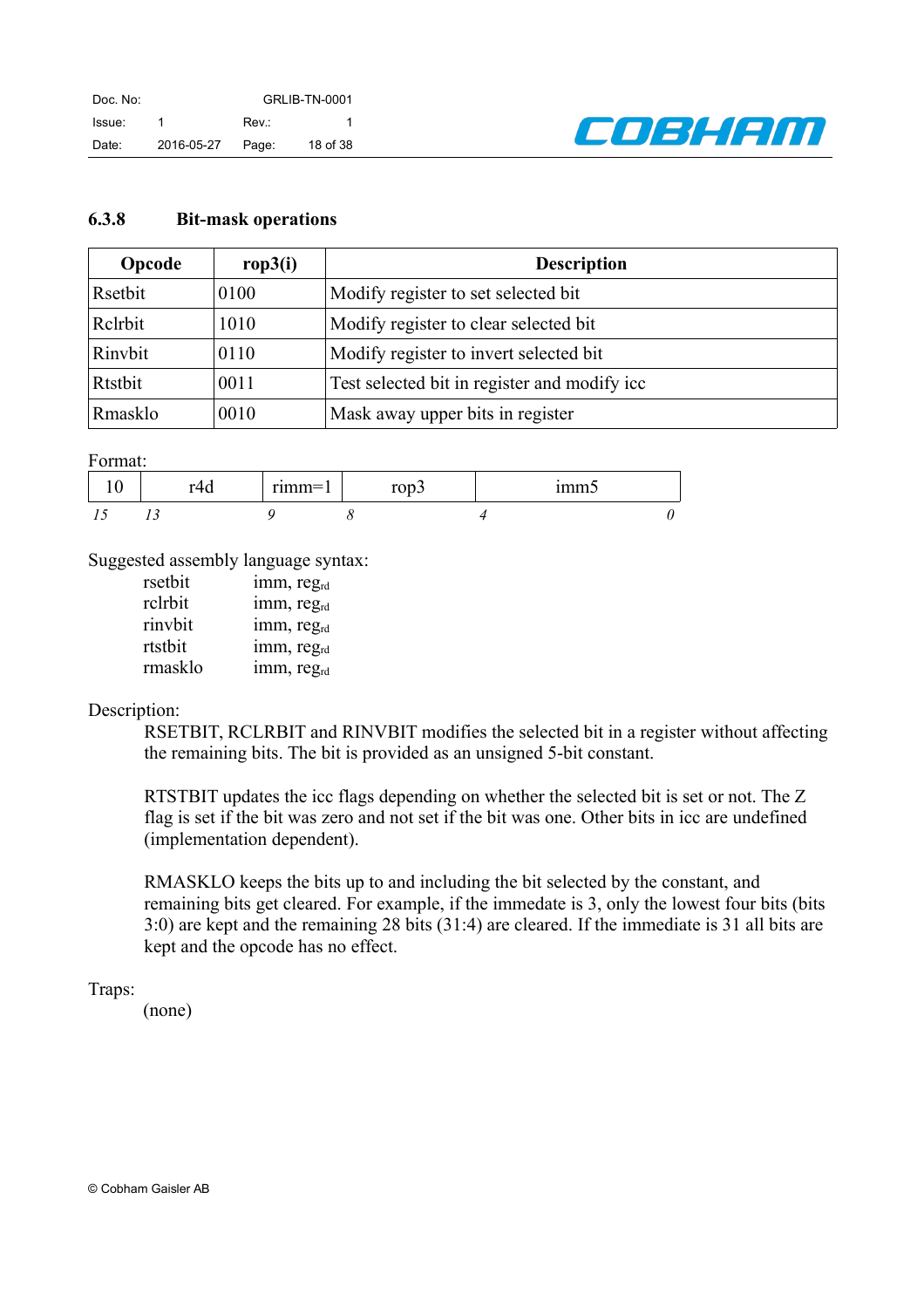

## <span id="page-18-0"></span>**6.3.9 Register to register copy**

| Opcode | rop $3(r)$ | rop3l     | <b>Description</b>                  |
|--------|------------|-----------|-------------------------------------|
| Rmov   | 100x       | $\Lambda$ | Copy data from register to register |

Format:

|  | $\vert$ rimm=0 $\vert$ Rop3(3:1) $\vert$ rdalt $\vert$ 1 | rsalt |  |
|--|----------------------------------------------------------|-------|--|
|  |                                                          |       |  |

Suggested assembly language syntax:

rmov reg<sub>rs</sub>, reg<sub>rd</sub>

Description:

Copies the contents of one register into another register. This opcode can access any register in the register window, the rdalt bit selects whether the r4d field refers to 0) the reduced or 1) the complementary reduced register set, and rsalt in the same way selects for the r4s field.

Traps: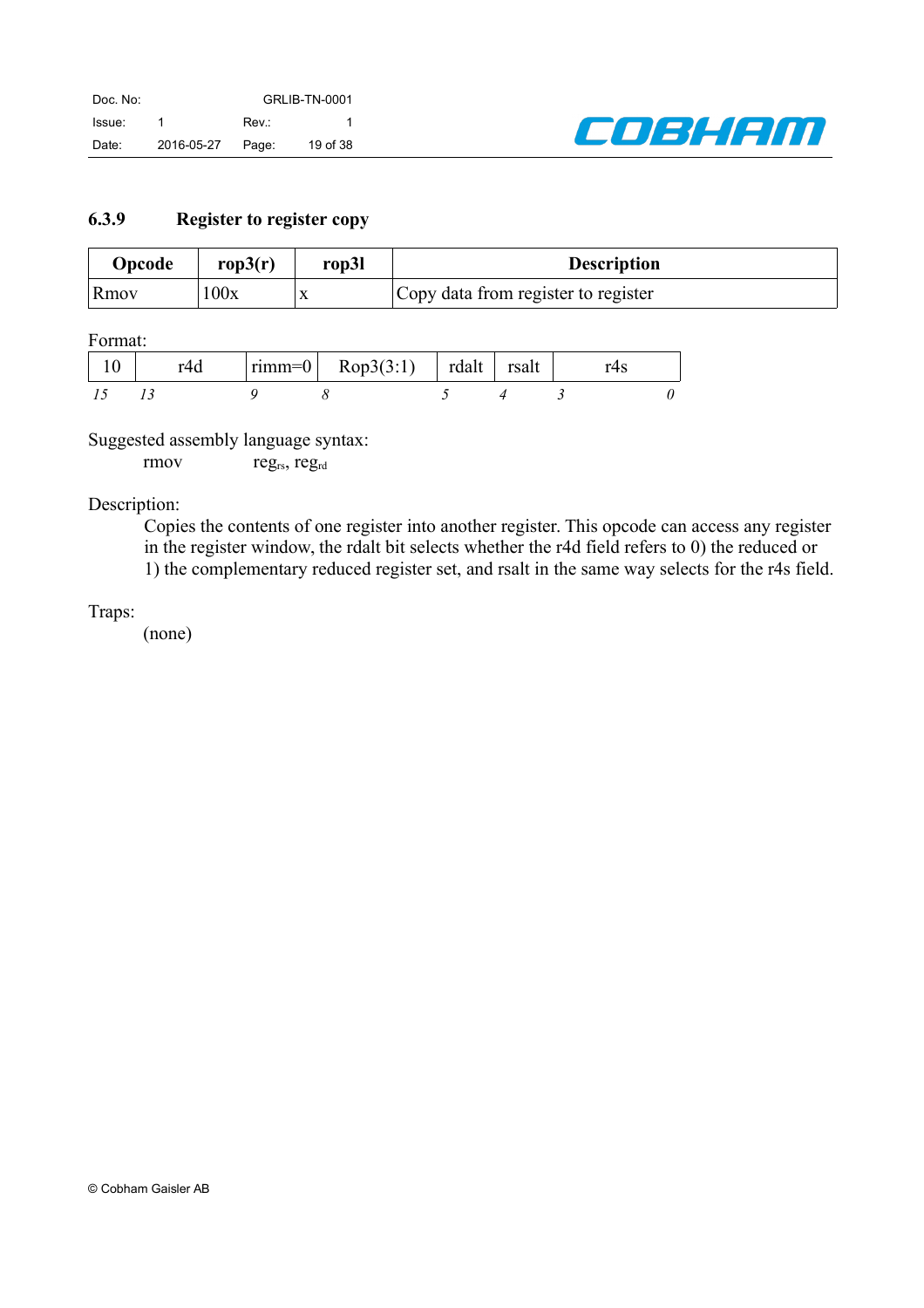

## <span id="page-19-0"></span>**6.3.10 Negation**

| Opcode | rop3(i) | $\bf{rop4}$ | <b>Description</b> |
|--------|---------|-------------|--------------------|
| Rneg   | 1110    | 00100       | Negate register    |
| Rnot   | 1110    | 00101       | Invert register    |

### Format:

|  | $mm$ $-$<br>-------- |  |  |
|--|----------------------|--|--|
|  |                      |  |  |

Suggested assembly language syntax:

rneg regrd rnot regrd

Description:

The RNEG and RNOT instructions perform simple 2-complements negation or bit-wise inversion of the selected register.

Traps: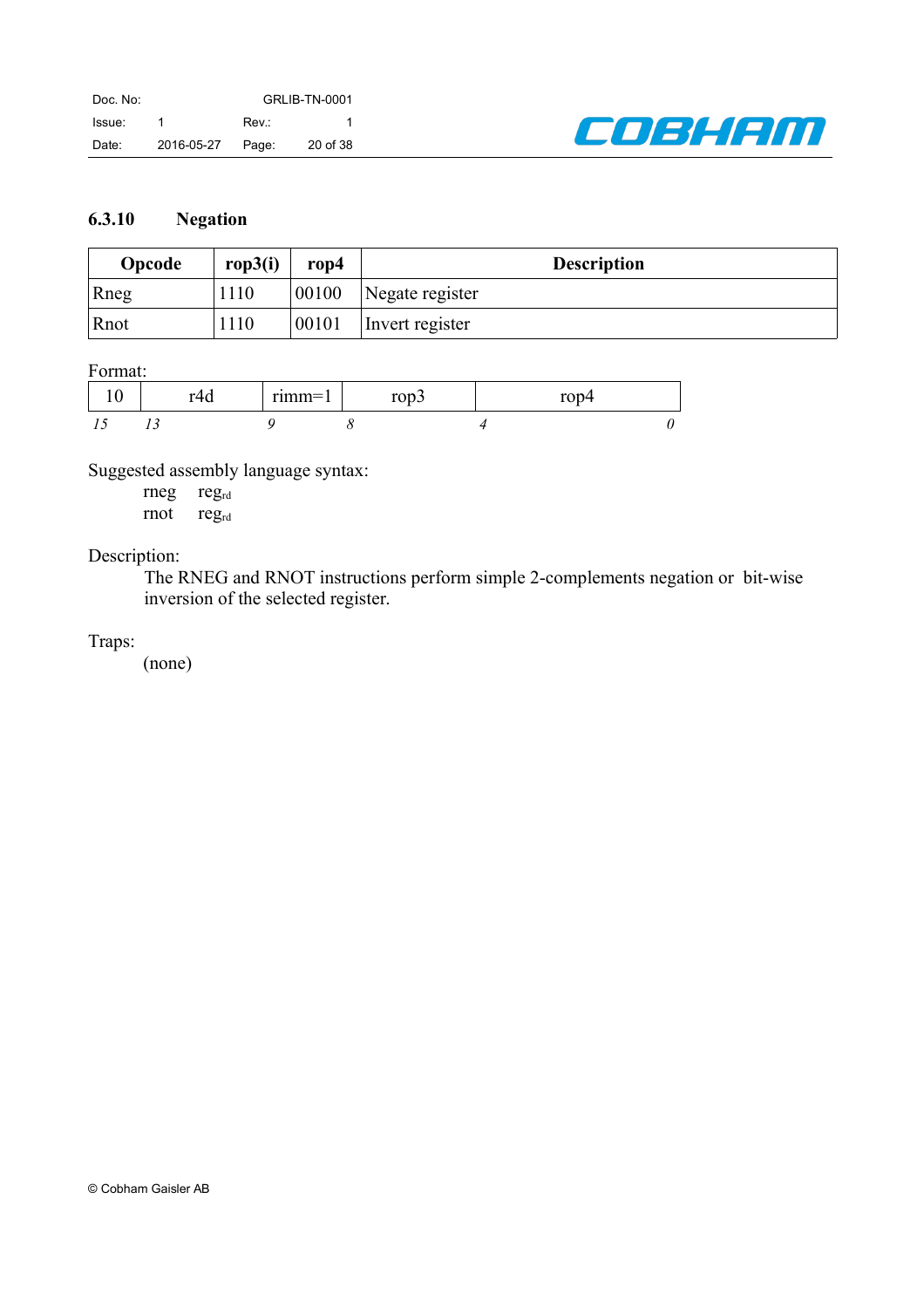

### <span id="page-20-0"></span>**6.3.11 Return instructions**

| Opcode   | rop $3(i)$ | rop4  | <b>Description</b>           |
|----------|------------|-------|------------------------------|
| Rretrest | 1110       | 00000 | Return to caller and restore |
| Rretl    | 1110       | 00001 | Return from leaf function    |

Format:

| $\overline{\phantom{a}}$<br>. . | <br>_ | -----<br>$\sim$ $\sim$ $\sim$ | . |  |
|---------------------------------|-------|-------------------------------|---|--|
|                                 |       |                               |   |  |

Suggested assembly language syntax:

rretrest rretl

### Description:

The RRETREST instruction performs the "jmpl %i7+8, %g0; restore" sequence normally used in the SPARC ABI when returning from a subroutine to the calling procedure. It is possible to get a window underflow trap if the window restore results in pointing to an invalid window.

The RRETL instruction performs the "jmpl %o7+8; nop" sequence normally used in the SPARC ABI when returning from a leaf function.

### Traps:

window underflow (RRETREST only) mem address not aligned (due to the jmpl if i7/o7 are not aligned correctly, see section [4.4\)](#page-6-2)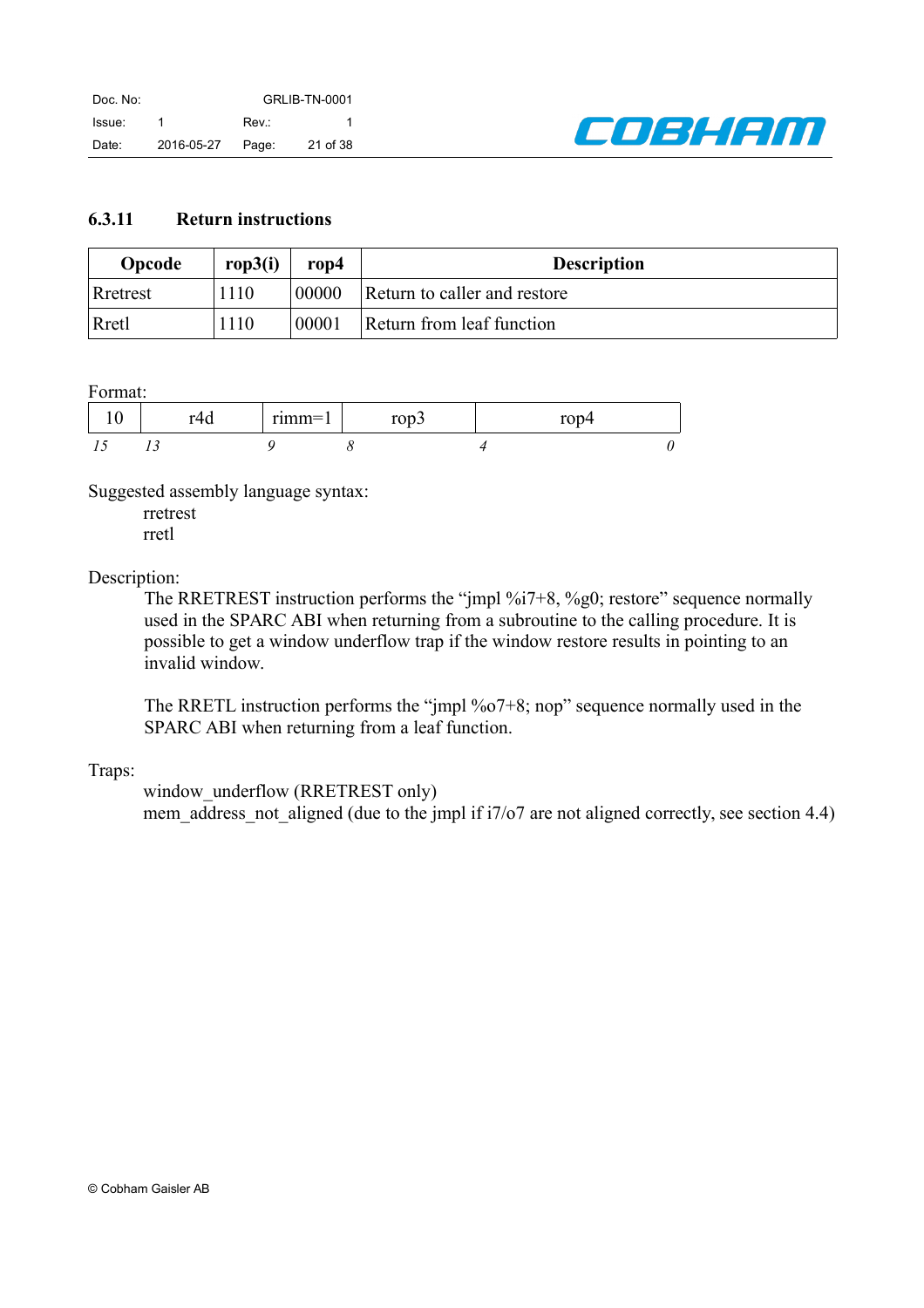

| Opcode       | rop3(r) | rop31            | <b>Description</b>                |
|--------------|---------|------------------|-----------------------------------|
| Rld          | 0000    | $\boldsymbol{0}$ | Load 32-bit value                 |
| Rldub        | 0010    | $\theta$         | Load 8-bit unsigned value         |
| Rlduh        | 0100    | $\boldsymbol{0}$ | Load 16-bit unsigned value        |
| Rldd         | 0110    | $\boldsymbol{0}$ | Load 64-bit value                 |
| Rldf         | 0001    | $\boldsymbol{0}$ | Load 32-bit floating-point value  |
| Rlddf        | 0101    | $\boldsymbol{0}$ | Load 64-bit floating-point value  |
| <b>Rst</b>   | 1000    | $\boldsymbol{0}$ | Store 32-bit value                |
| Rstb         | 1010    | $\theta$         | Store 8-bit unsigned value        |
| Rsth         | 1100    | $\theta$         | Store 16-bit unsigned value       |
| <b>Rstd</b>  | 1110    | $\overline{0}$   | Store 64-bit value                |
| Rstf         | 1001    | $\overline{0}$   | Store 32-bit floating-point value |
| <b>Rstdf</b> | 1101    | $\overline{0}$   | Store 64-bit floating-point value |

## <span id="page-21-0"></span>**6.3.12 Load/Store, 8/16/32/64 bits, one register**

Format:

|  | $rumm=1$ | r∩n<br>1 U D J | $-20$<br>10pJ1 | πυ |  |
|--|----------|----------------|----------------|----|--|
|  |          |                |                |    |  |

## Suggested assembly language syntax:

| rld   | $[\text{reg}_{rs}]$ , reg <sub>rd</sub> |
|-------|-----------------------------------------|
| rldub | $[\text{reg}_{rs}]$ , reg <sub>rd</sub> |
| rlduh | $[\text{reg}_{rs}]$ , reg <sub>rd</sub> |
| rldd  | $[\text{reg}_{rs}]$ , reg <sub>rd</sub> |
| rldf  | $[\text{reg}_{rs}]$ , reg <sub>rd</sub> |
| rlddf | $[\text{reg}_{rs}]$ , reg <sub>rd</sub> |
| rst   | $reg_{rd}$ , $[reg_{rs}]$               |
| rstb  | $reg_{rd}$ , $[reg_{rs}]$               |
| rsth  | $reg_{rd}$ , $[reg_{rs}]$               |
| rstd  | $reg_{rd}$ , $[reg_{rs}]$               |
| rstf  | $reg_{rd}$ , $[reg_{rs}]$               |
| rstdf | $reg_{rd}$ , $[reg_{rs}]$               |

### Description:

Stores or load data to the address given in the %rs register and the transferred data source or destination in the %rd register.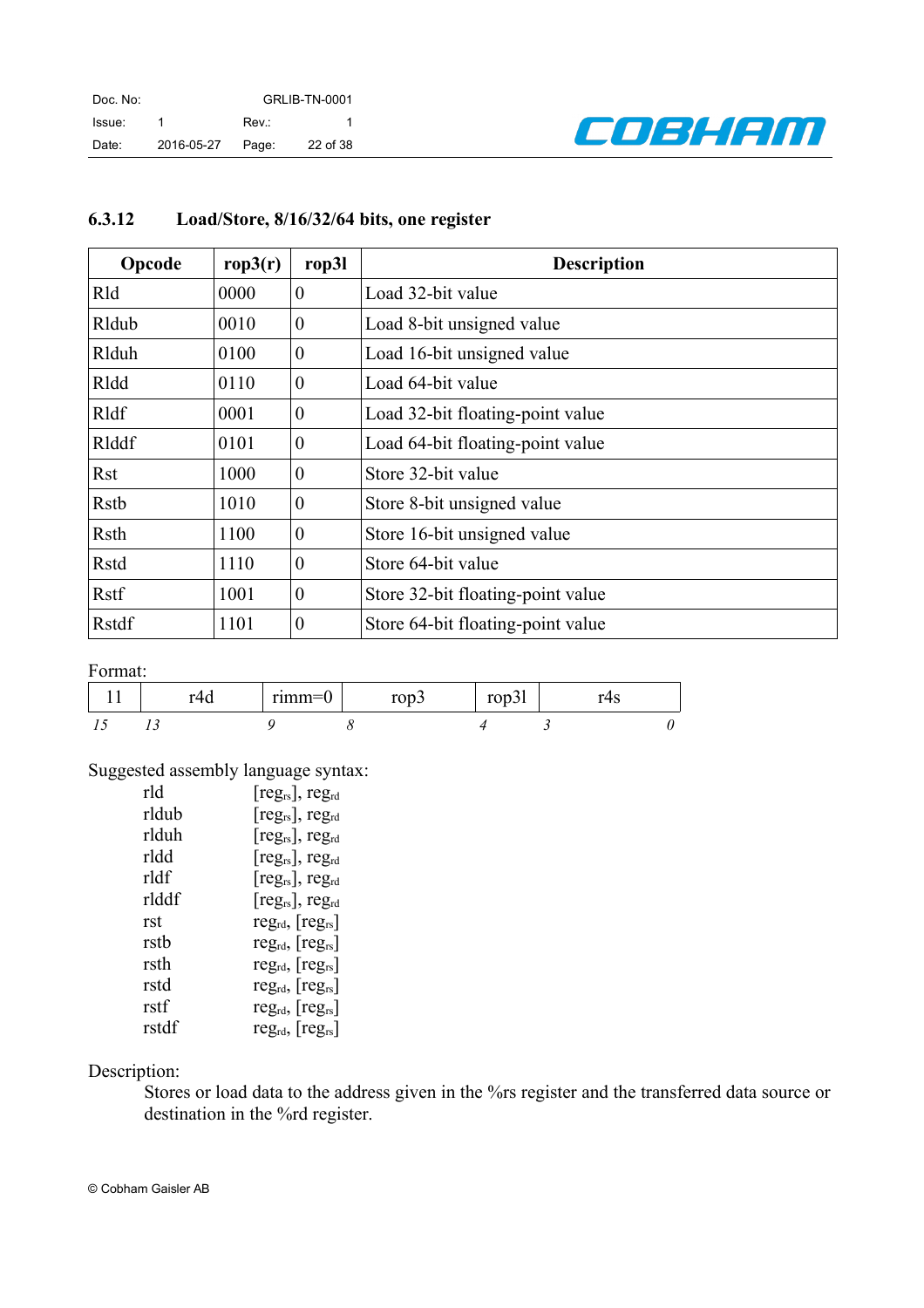Doc. No: GRLIB-TN-0001 Issue: 1 Rev.: 1 Date: 2016-05-27 Page: 23 of 38



Traps:

illegal\_instruction (rldd/rstd with odd rd) mem\_address\_not\_aligned data\_access\_exception data\_access\_error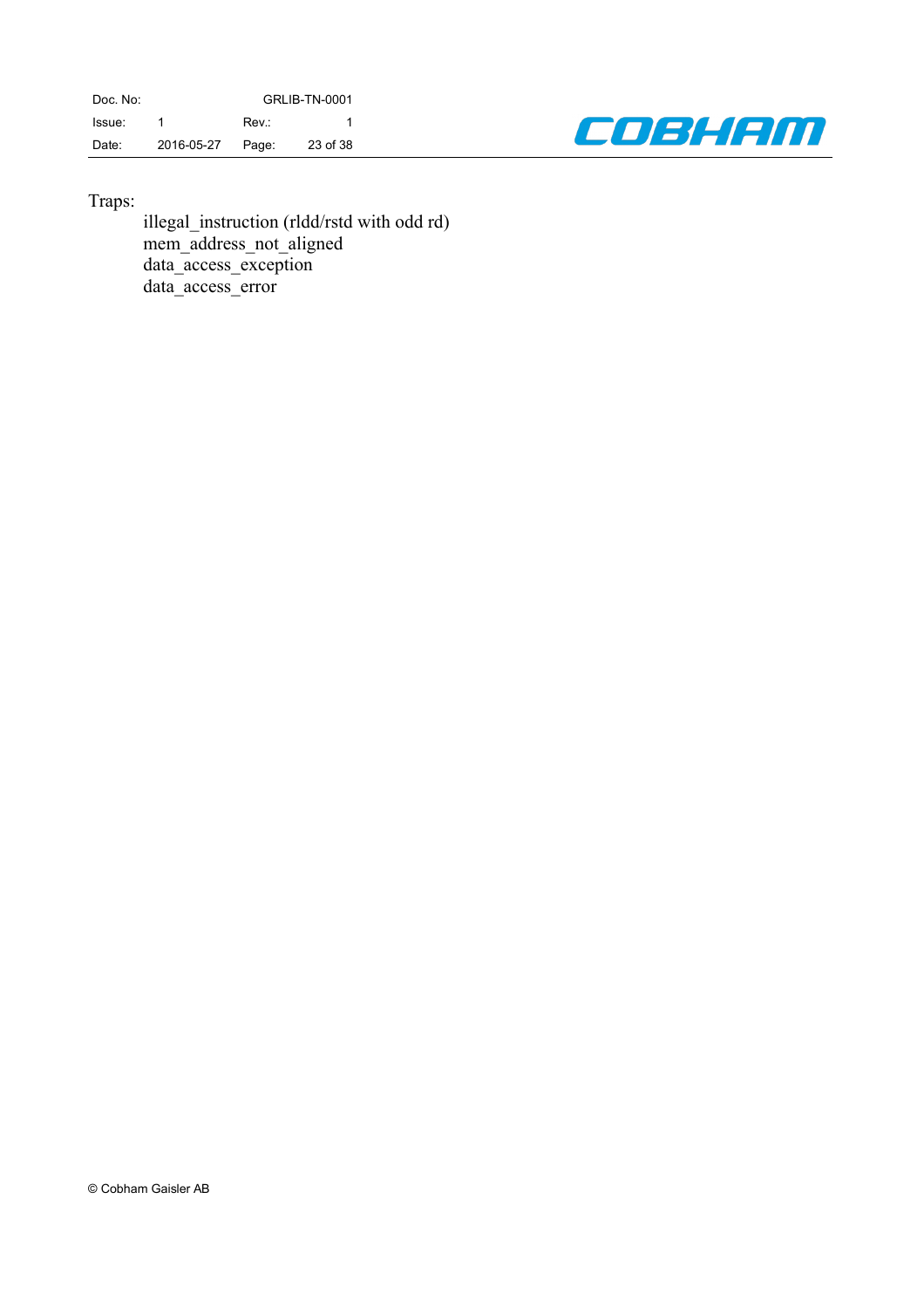

| Opcode             | rop3(i) | <b>Description</b>                                           |
|--------------------|---------|--------------------------------------------------------------|
| Rldi <sub>0</sub>  | 0100    | Load 32-bit value from address relative to i0                |
| Rldo <sub>0</sub>  | 0110    | Load 32-bit value from address relative to o0                |
| Rldfp              | 0000    | Load 32-bit value from address relative to fp                |
| Rldsp              | 0010    | Load 32-bit value from address relative to sp                |
| Rldfi0             | 0101    | Load 32-bit floating-point value from address relative to i0 |
| Rldffp             | 0001    | Load 32-bit floating-point value from address relative to fp |
| Rldfsp             | 0011    | Load 32-bit floating-point value from address relative to sp |
| Rsti <sub>0</sub>  | 1100    | Store 32-bit value to address relative to i0                 |
| R <sub>sto</sub> 0 | 1110    | Store 32-bit value to address relative to o0                 |
| Rstfp              | 1000    | Store 32-bit value to address relative to fp                 |
| Rstsp              | 1010    | Store 32-bit value to address relative to sp                 |
| Rstfi0             | 1101    | Store 32-bit floating-point value to address relative to i0  |
| Rstffp             | 1001    | Store 32-bit floating-point value to address relative to fp  |
| Rstfsp             | 1011    | Store 32-bit floating-point value to address relative to sp  |

# <span id="page-23-0"></span>**6.3.13 Load/Store, 32 bits, fixed register plus immediate**

Format:

| r4d | $\bullet$<br>$r$ <sub>1</sub> $m$ $m$ $=$ $l$<br>. | $\sim$ $\sim$ $\sim$<br>10DJ | <br>шшпе |  |
|-----|----------------------------------------------------|------------------------------|----------|--|
|     |                                                    |                              |          |  |

## Suggested assembly language syntax:

| rld  | $[%i0+imm]$ , reg <sub>rd</sub>  |
|------|----------------------------------|
| rld  | $[\%00+imm]$ , reg <sub>rd</sub> |
| rld  | $[%$ fp+imm], reg <sub>rd</sub>  |
| rld  | $[%sp+imm]$ , reg <sub>rd</sub>  |
| rldf | $[\%i0+imm]$ , reg <sub>rd</sub> |
| rldf | $[%$ fp+imm], reg <sub>rd</sub>  |
| rldf | $[%sp+imm]$ , reg <sub>rd</sub>  |
| rst  | $reg_{rd}$ , $[\%i0+imm]$        |
| rst  | $reg_{rd}$ , $[\%of]$ -imm]      |
| rst  | $reg_{rd}$ , [%fp+imm]           |
| rst  | $reg_{rd}$ , $[\%sp+imm]$        |
| rstf | $reg_{rd}$ , $[\%i0+imm]$        |
| rstf | $reg_{rd}$ , $[\%fp+imm]$        |
| rstf | reg <sub>rd</sub> , [%sp+imm]    |

© Cobham Gaisler AB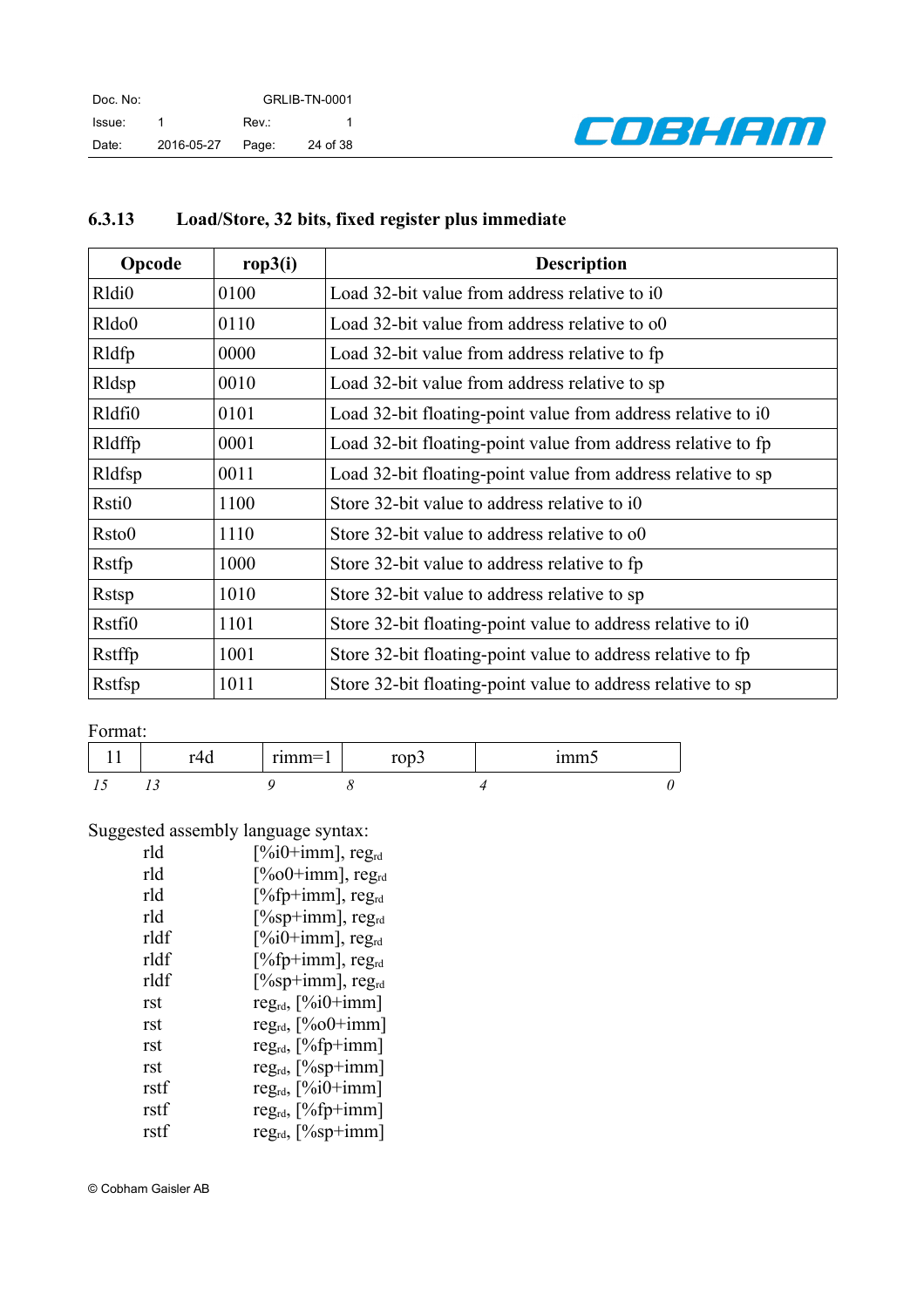

### Description:

Stores or load data to the address given by adding the fixed register selected by the opcode and 4 x imm. The immediate is treated as an unsigned 5-bit offset.

Note: This is intended to support several common scenarios, for example accessing elements in a struct passed as the first argument of a subroutine and loading/storing temporary values from the stack.

#### Traps:

mem\_address\_not\_aligned data\_access\_exception data access error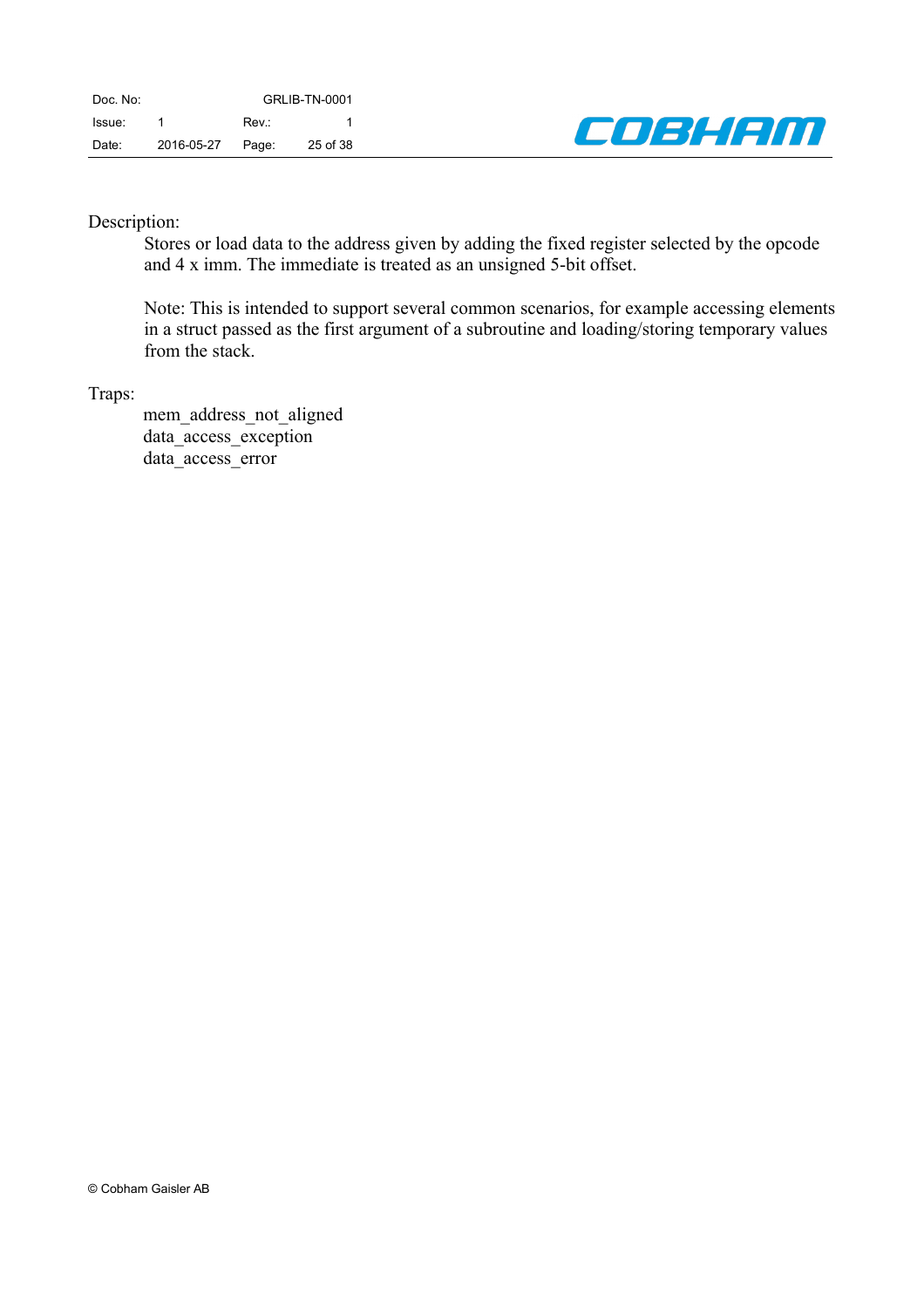

## <span id="page-25-0"></span>**6.3.14 Load/Store, 8/16/32/32-bits, one register, auto-incrementing**

| Opcode   | rop3(r) | rop31 | <b>Description</b>                                                              |
|----------|---------|-------|---------------------------------------------------------------------------------|
| Rldinc   | 0000    | 1     | Load 32-bit value and increment address register by 4                           |
| Rldubinc | 0010    | 1     | Load 8-bit unsigned value and increment address register by 1                   |
| Rlduhinc | 0100    | 1     | Load 16-bit unsigned value and increment address register by<br>2               |
| Rlddinc  | 0110    | 1     | Load 64-bit value and increment address register by 8                           |
| Rldfinc  | 0001    | 1     | Load 32-bit floating-point value and increment address<br>register by 4         |
| Rlddfinc | 0101    | 1     | Load 64-bit floating-point value and increment address<br>register by 8         |
| Rstinc   | 1000    | 1     | Store 32-bit value and increment address register by 4                          |
| Rstbinc  | 1010    | 1     | Store 8-bit unsigned value and increment address register by 1                  |
| Rsthinc  | 1100    | 1     | Store 16-bit unsigned value and increment address register by<br>$\overline{2}$ |
| Rstdinc  | 1110    | 1     | Store 64-bit value and increment address register by 8                          |
| Rstfinc  | 1001    |       | Store 32-bit floating-point value and increment address<br>register by 4        |
| Rstdfinc | 1101    | 1     | Store 64-bit floating-point value                                               |

#### Format:

| $-4$<br><u>.u</u> | $r$ ımm $=$ ( | $200-12$<br>↩<br>$\cdot$ | 1 UPJ 1 | ᠇ა |  |
|-------------------|---------------|--------------------------|---------|----|--|
|                   |               |                          |         |    |  |

Suggested assembly language syntax:

| rldinc   | $[\text{reg}_{rs}]$ , reg <sub>rd</sub> |
|----------|-----------------------------------------|
| rldubinc | $[\text{reg}_{rs}]$ , reg <sub>rd</sub> |
| rlduhinc | $[\text{reg}_{rs}]$ , reg <sub>rd</sub> |
| rlddinc  | $[\text{reg}_{rs}]$ , reg <sub>rd</sub> |
| rldfinc  | $[\text{reg}_{rs}]$ , reg <sub>rd</sub> |
| rlddfinc | $[reg_{rs}]$ , reg <sub>rd</sub>        |
| rstinc   | $reg_{rd}$ , $[reg_{rs}]$               |
| rstbinc  | $reg_{rd}$ , $[reg_{rs}]$               |
| rsthinc  | $reg_{rd}$ , $[reg_{rs}]$               |
| rstdinc  | $reg_{rd}$ , $[reg_{rs}]$               |
| rstfinc  | $reg_{rd}$ , $[reg_{rs}]$               |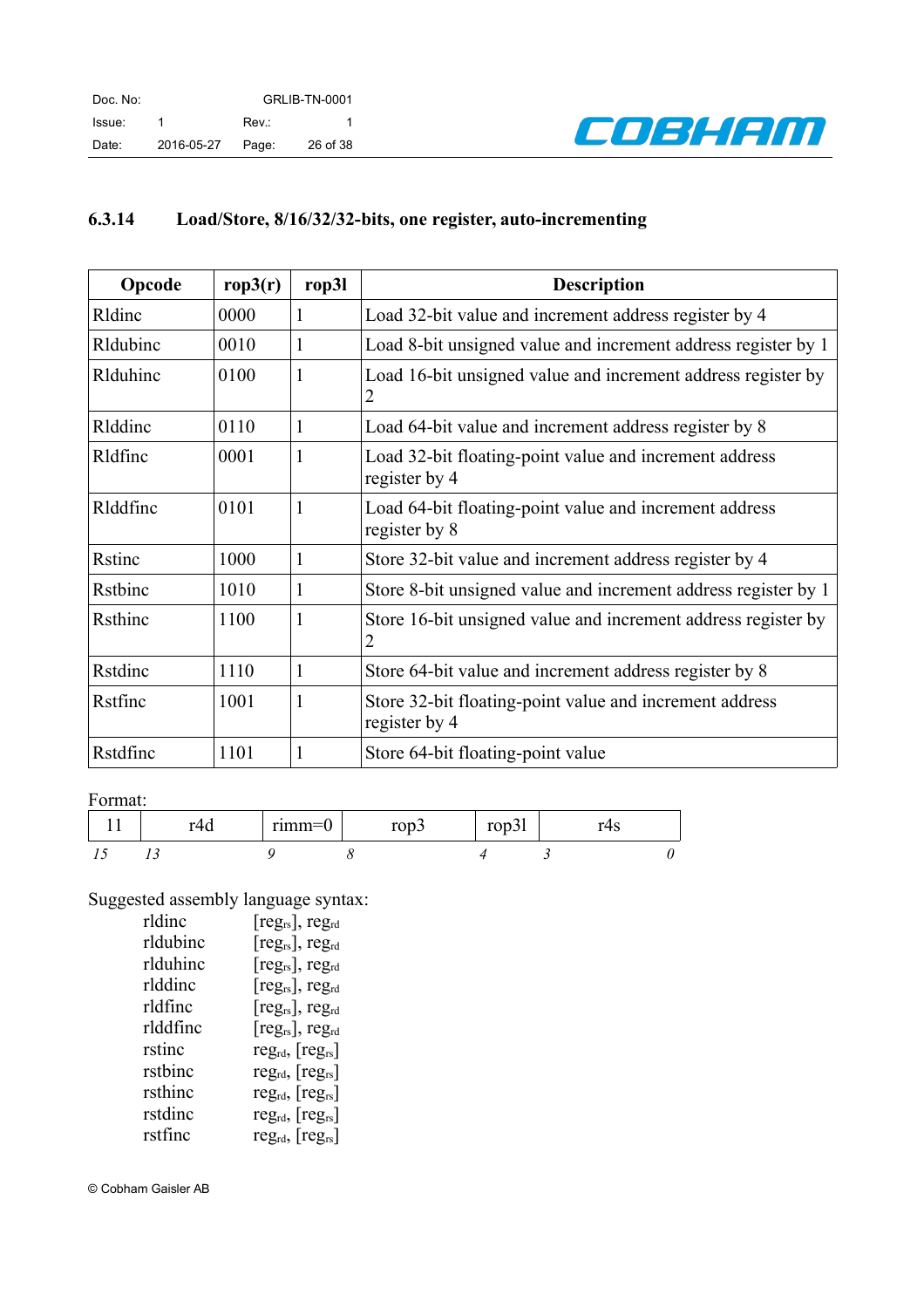| Doc. No: |            | <b>GRLIB-TN-0001</b> |          |  |  |
|----------|------------|----------------------|----------|--|--|
| Issue:   |            | Rev.:                |          |  |  |
| Date:    | 2016-05-27 | Page:                | 27 of 38 |  |  |



rstdfinc reg<sub>rd</sub>, [reg<sub>rs</sub>]

#### Description:

Just as the regular non-incrementing load/store, the instruction stores or loads data to the address given in the %rs register and the transferred data source or destination in the %rd register. As a side effect, the register holding the address is incremented by the size of the data element loaded or stored. This instruction is equivalent to first performing a regular load/store and then an addition, for example "lduh [%rs], %rd; add %rs, 2, %rs", except that you can not get an interrupt between the load/store and the add.

Note that the floating-point load/store instructions also use the reduced 4-bit register format and the register field is interpreted in the same way (for example if the field would decode to integer register %r5, for the floating-point load/store it decodes to %f5).

#### Traps:

illegal instruction (rlddinc/rstdinc with odd rd) mem\_address\_not\_aligned data access exception data access error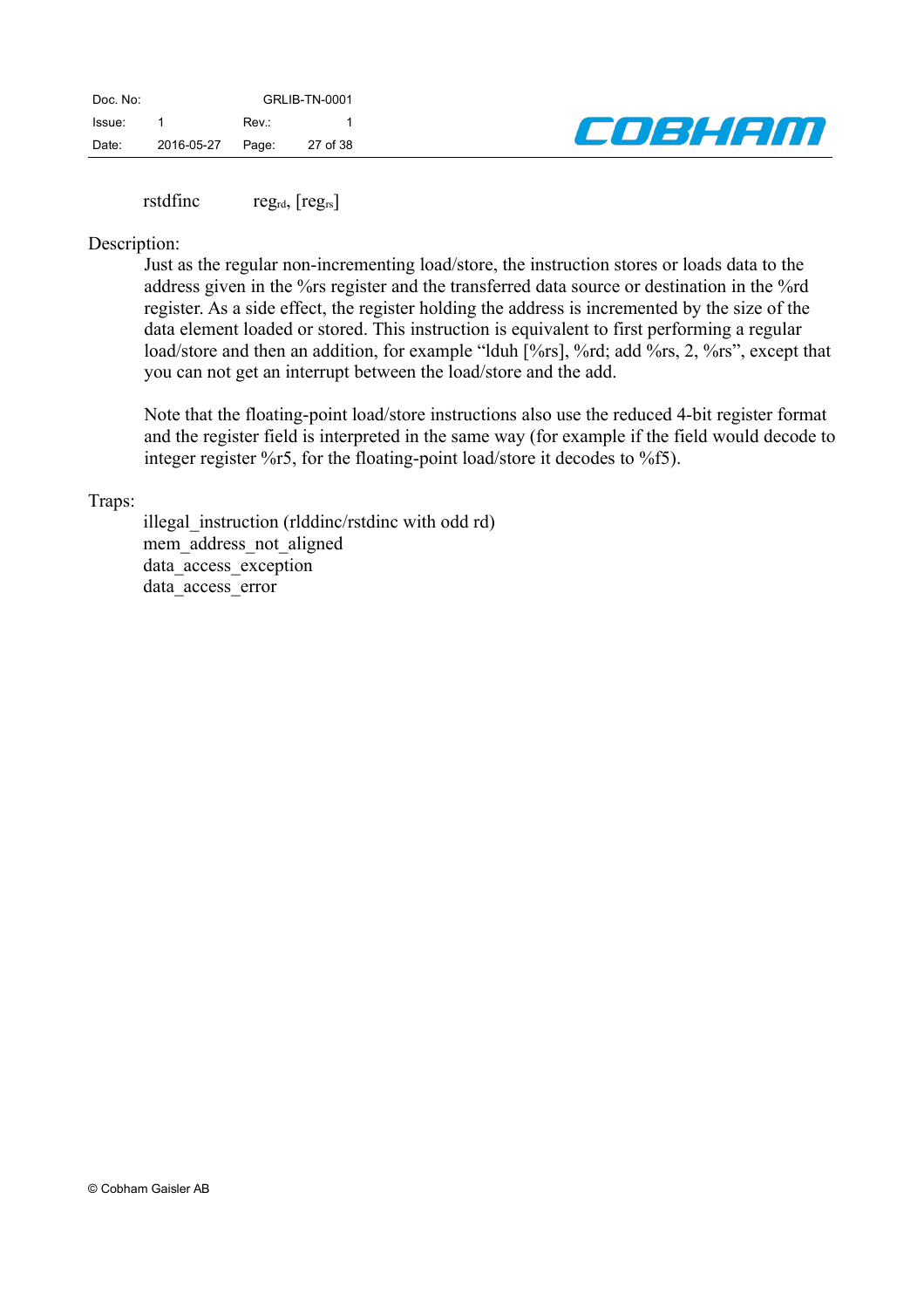

#### <span id="page-27-0"></span>**6.3.15 Miscellaneous operations, no source operands**

| Opcode | rop3(i) | $\bf{rop4}$ | <b>Description</b>                   |
|--------|---------|-------------|--------------------------------------|
| Rpush  | 1110    | 00010       | Store value to sp and decrement sp   |
| Rpop   | 1110    | 00011       | Load value from sp and increment sp  |
| Rta    | 1110    | 00110       | Software trap                        |
| Rleave | 1110    | 00111       | Leave REX mode                       |
| Rgetpc | 1110    | 01001       | Get current value of program counter |

Format:

| $\sim$ | $r_1$ $m_2$ | $\sim$<br>vν. | . . |
|--------|-------------|---------------|-----|
|        |             |               |     |

Suggested assembly language syntax:

rpush regrd rpop regrd rta software\_trap# rleave rgetpc regrd

### Description:

The RPUSH and RPOP intstructions are included to support implementing alternative calling conventions. They load/store the value pointed to by %sp and then increment/decrements %sp.

The RTA instruction can be used to generate software trap 0-7.

The RLEAVE instruction can be used to immediately leave REX mode for the next instruction. However note that normally RRETREST/RRETL should be used.

The RGETPC instruction stores the current PC (in other words, the address of the GETPC opcode itself) into the destination register.

#### Traps:

mem\_address\_not\_aligned (RPUSH/RPOP only) data access exception (RPUSH/RPOP only) data\_access\_error (RPUSH/RPOP only) trap instruction (RTA only)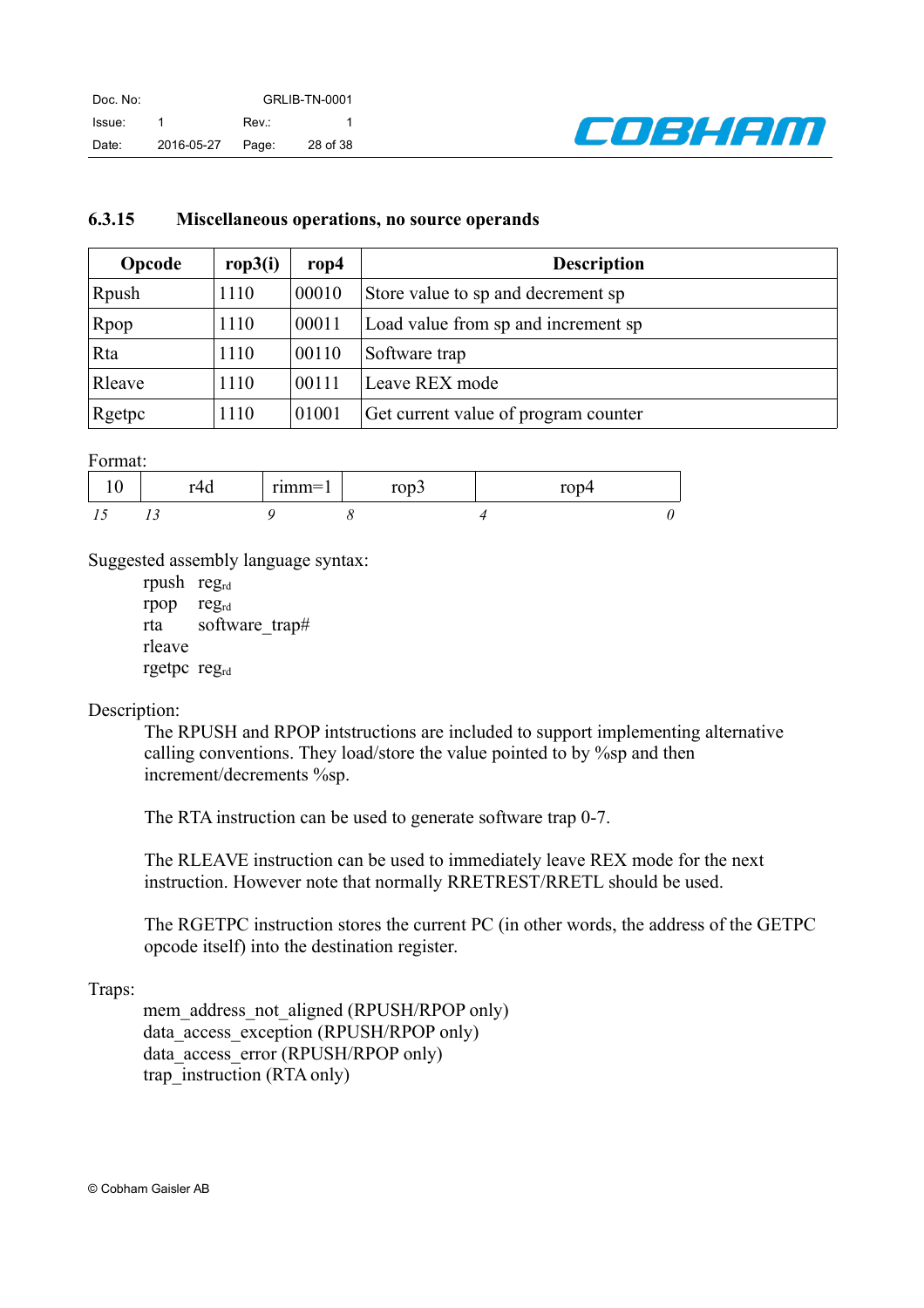

## <span id="page-28-0"></span>**6.4 REX instructions, 32-bit**

### <span id="page-28-1"></span>**6.4.1 Branch on integer condition codes, long**

Format:

| $00\,$ | cond | $bsz=1$ | $btype=0$ | disp24(7:0) | disp24(23:16) |  |
|--------|------|---------|-----------|-------------|---------------|--|
| IJ     |      | ∸~      |           | --          |               |  |

Suggested assembly language syntax:

rba,l *label* rbn,l *label* rbne,l *label* rbe,l *label* rbg,l *label* rble,l *label* rbge,l *label* rbl,l *label* rbgu,l *label* rbleu,l *label* rbcc,l *label* rbcs,l *label* rbpos,l *label* rbneg,l *label* rbvc,l *label* rbvs,l *label*

## Description:

Branch to "PC +  $(2 \times sign \text{ ext}(disp24))$ " if the condition is met. Value of cond has same format as for SPARC V8 Bicc instructions.

#### Traps: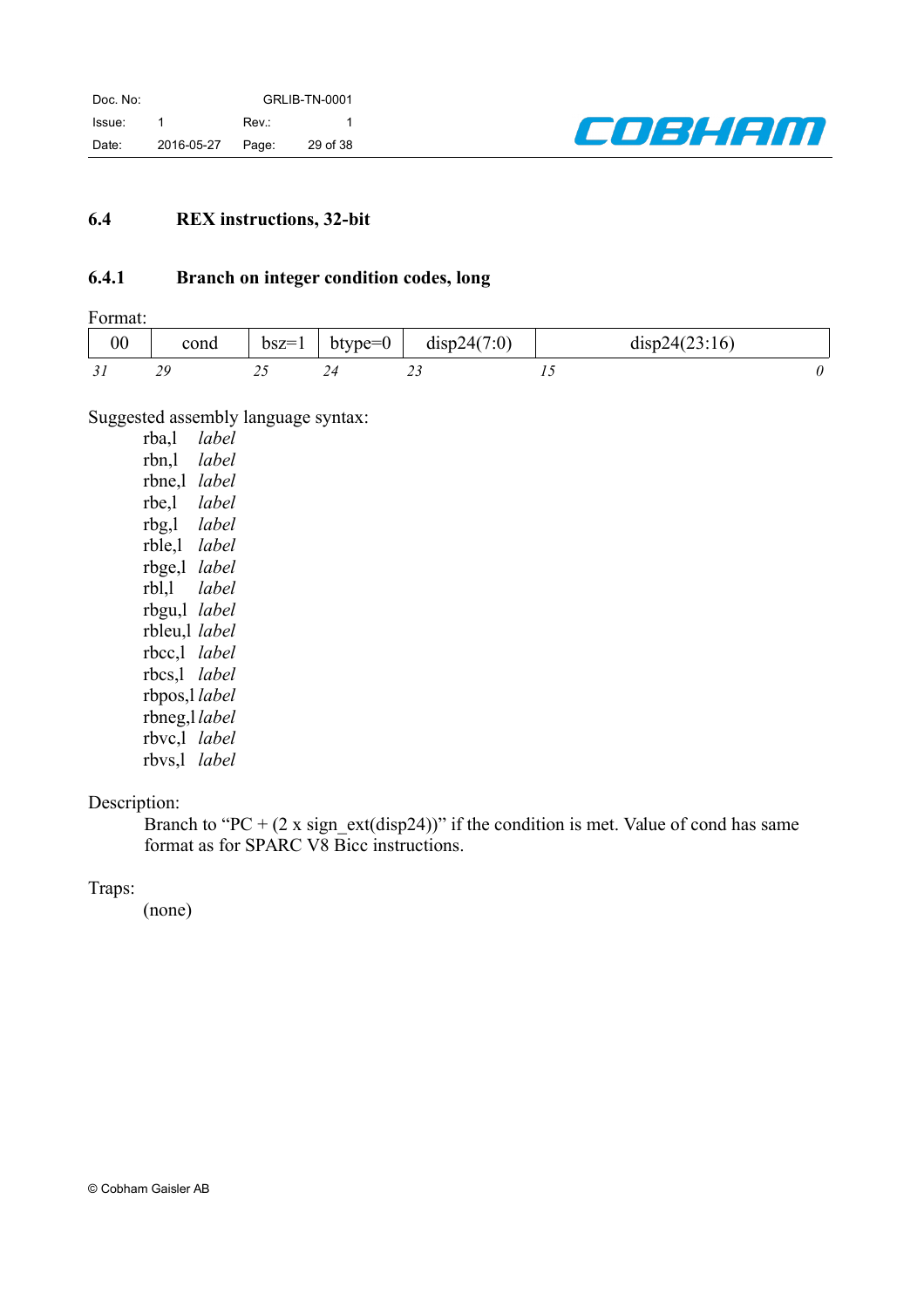

## <span id="page-29-0"></span>**6.4.2 Branch on floating-point condition codes, long**

| $00\,$ | cond | $bsz=1$ | btype=1 | disp24(7:0) | disp24(23:16) |  |
|--------|------|---------|---------|-------------|---------------|--|
| ـر.    | ر پ  | ں ک     |         | "           |               |  |

Suggested assembly language syntax:

| lahel<br>rfba,l  |  |
|------------------|--|
| label<br>rfbn,l  |  |
| label<br>rfbu,l  |  |
| rfbg,l<br>label  |  |
| rfbug,l<br>label |  |
| rfbl,l<br>label  |  |
| label<br>rfbul,l |  |
| rfblg,l label    |  |
| rfbne,l label    |  |
| rfbe,l label     |  |
| rfbue,l label    |  |
| rfbge,l label    |  |
| rfbuge,l label   |  |
| rfble,l label    |  |
| rfbule,l label   |  |
| rfbo,l label     |  |
|                  |  |

## Description:

Branch to "PC +  $(2 \times sign{\text{ext}}(disp24))$ " if the floating-point condition is met. Value of cond has same format as for SPARC V8 FBfcc instructions.

Traps:

fp\_disabled fp\_exception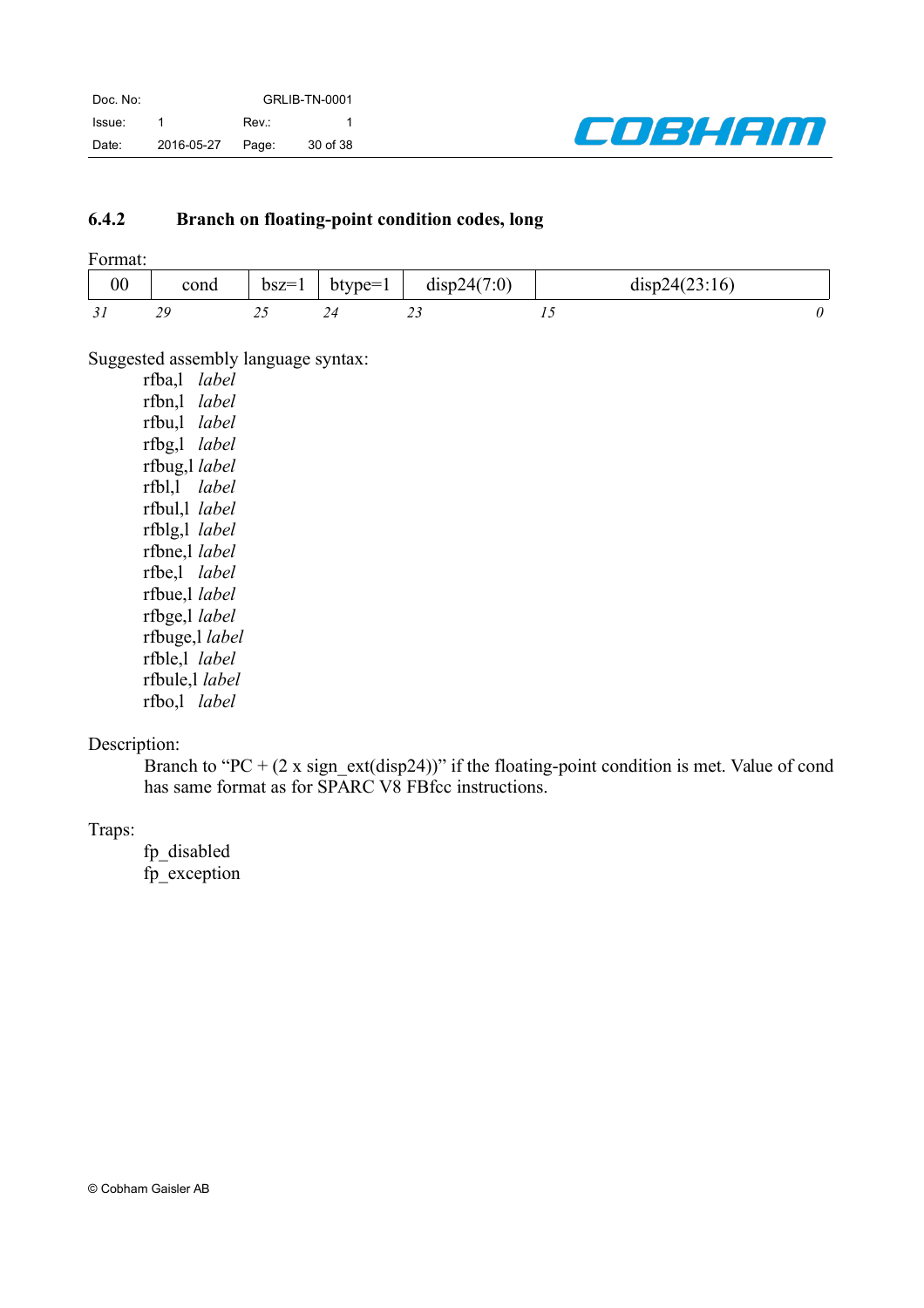

### <span id="page-30-0"></span>**6.4.3 Call and Link**

#### Format:

|      | $\lim_{\alpha \to 0}$<br>ul |  |
|------|-----------------------------|--|
| - 71 | $\Delta$<br>--              |  |

Suggested assembly language syntax:

call *label*

### Description:

Performs an unconditional PC-relative control transfer to address "PC  $+$  (4 x disp30)" and at the same time leaves REX mode. The next instruction executed after the CALL will be the regular instruction located at the target address with the nPC pointing to the instruction following it. If the CALL instruction is not on aligned on a word boundary, the target address will be rounded down to the nearest lower word address (the two lowest bits of the computed target address become zeroed).

The CALL instruction stores the value of (PC-3) into register %o7.

### Note:

The value of (PC-3) is chosen so that the regular ret/retl instructions (jmpl  $\%i7/\%o7+8$ ) will return to the instruction following the CALL and re-enable REX mode.

### Traps: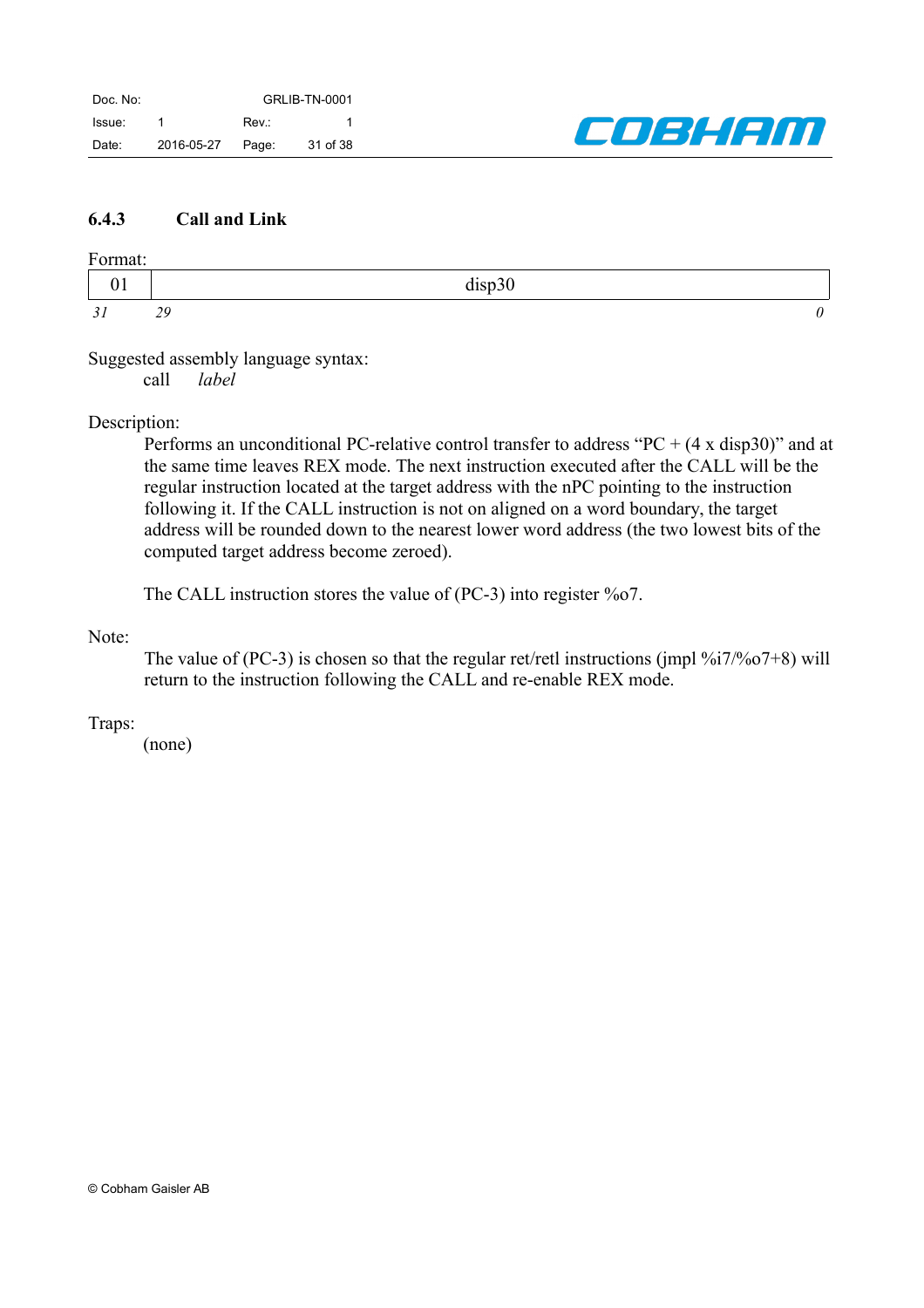

## <span id="page-31-0"></span>**6.4.4 Constant assignment**

| Opcode | rop3(i) | <b>Description</b>                |
|--------|---------|-----------------------------------|
| Rset21 | 0111    | Assign constant value to register |

Format:

| ໍດ<br>1 V | $T\Delta t$ .<br>17u | $\cdots$ | rop3 | summ2<br>(4:0) | 121(20:5)<br>sum21 |  |
|-----------|----------------------|----------|------|----------------|--------------------|--|
| ັ້        | 20                   | ں گ      | ∠−   | 4 U            | $\sim$             |  |

## Suggested assembly language syntax:

rset21 imm, reg<sub>rd</sub>

## Description:

RSET21 sets the destination register to the 21-bit sign-extended constant value.

### Traps: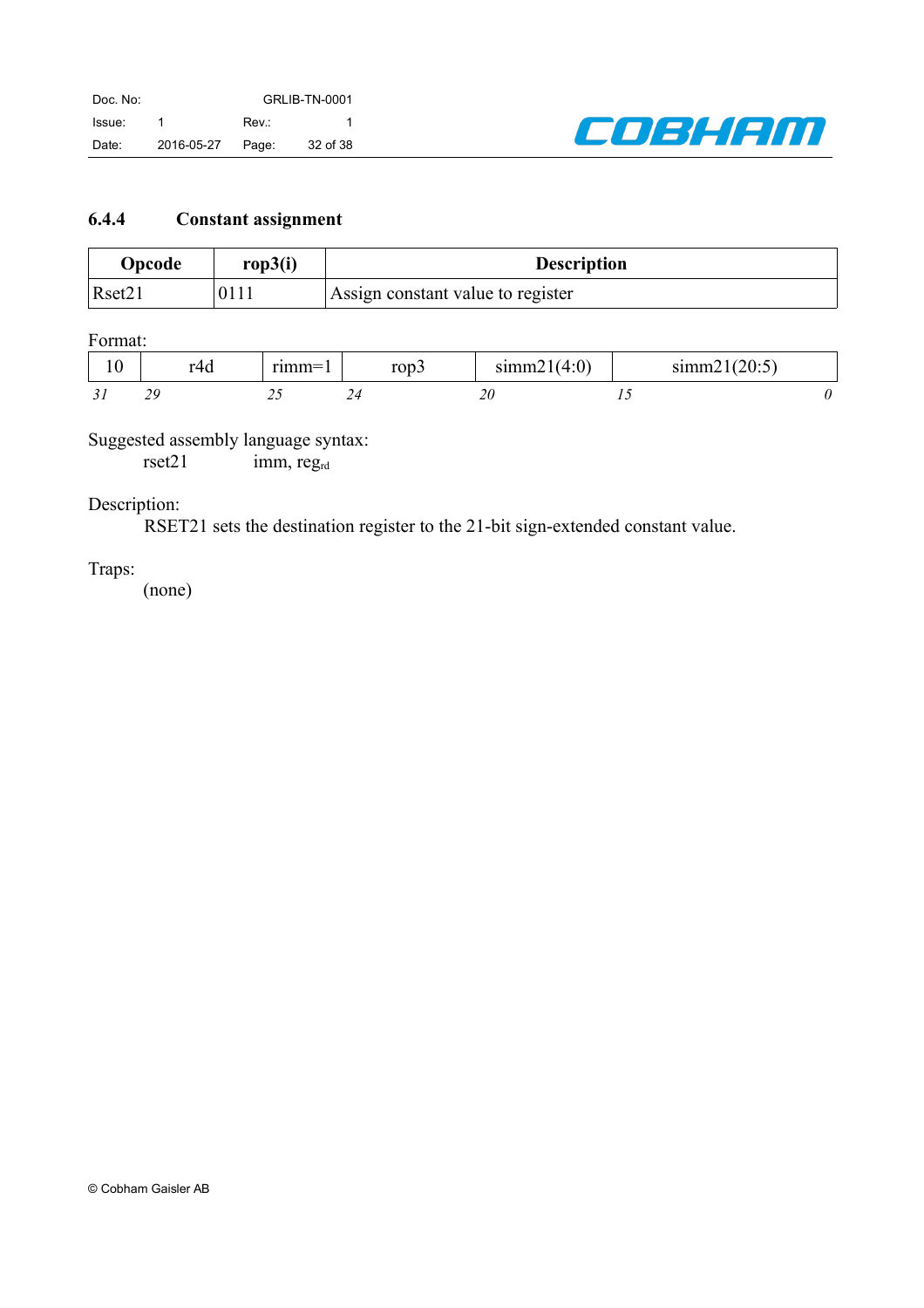

### <span id="page-32-0"></span>**6.4.5 Generic format 3 SPARC operation**

| Opcode | rop $3(r)$ | rop3l | <b>Description</b>              |
|--------|------------|-------|---------------------------------|
| Rgop   | 0111       |       | Generic SPARC integer operation |

Format:

| 1x |    | $= 0$ |       | $\vert$ r4d $\vert$ rimm $\vert$ rop3 $\vert$ rop31 r4s1 $\vert$ ximm $\vert$ | $=0$ | xop3 | $\vert$ rdalt $\vert$ rs1alt $\vert$ (zero) $\vert$ |  | rs2 |  |
|----|----|-------|-------|-------------------------------------------------------------------------------|------|------|-----------------------------------------------------|--|-----|--|
|    | 29 | 25    | 24 20 |                                                                               |      |      |                                                     |  |     |  |

| 1x | r4d | $\vert$ rimm $\vert$ rop3 $\vert$ rop31 $\vert$<br>$=$ U |  | r4s1 | xımm<br>$=$ | xop3 | rdalt | rslalt | summ |  |
|----|-----|----------------------------------------------------------|--|------|-------------|------|-------|--------|------|--|
|    |     | ້                                                        |  |      |             |      |       |        |      |  |

Suggested assembly language syntax:

rgop sparc insn, reg<sub>rs1</sub>, reg or imm, reg<sub>rd</sub>

Description:

This opcode allows any regular SPARC "format 3" (memory, arithmetic, logical, shift, and remaining) to be represented also with 32 bits in the REX encoding, with the restriction that SPARC opcode bits 12:7 can not be controlled. This limits immediate constants to 7 bits instead of the full 13.

The 32-bit SPARC opcode is composed based on the rgop opcode as below:

Bits 31:30 (op type) are copied over directly from the same position.

Bits 29:25 (rd) is taken from the r4d / rdalt fields (converted from reduced/alternate format) Bits 24:19 (op3) is taken from xop3 field

Bits 18:14 (rs1) is taken from the r4s1 / rs1alt fields (converted from reduced/alternate format)

Bit 13 (imm) is taken from the ximm bit

Bit 12:7 (simm13 high bits) is set to same value as the highest bit of simm7 if ximm=1 Bit 12:7 (unused) is always set to 0 if ximm=0

Bit 6:0 (simm13 low bits or unused+rs1) is copied over directly from the same position.

### Traps:

any trap the corresponding SPARC opcode can generate.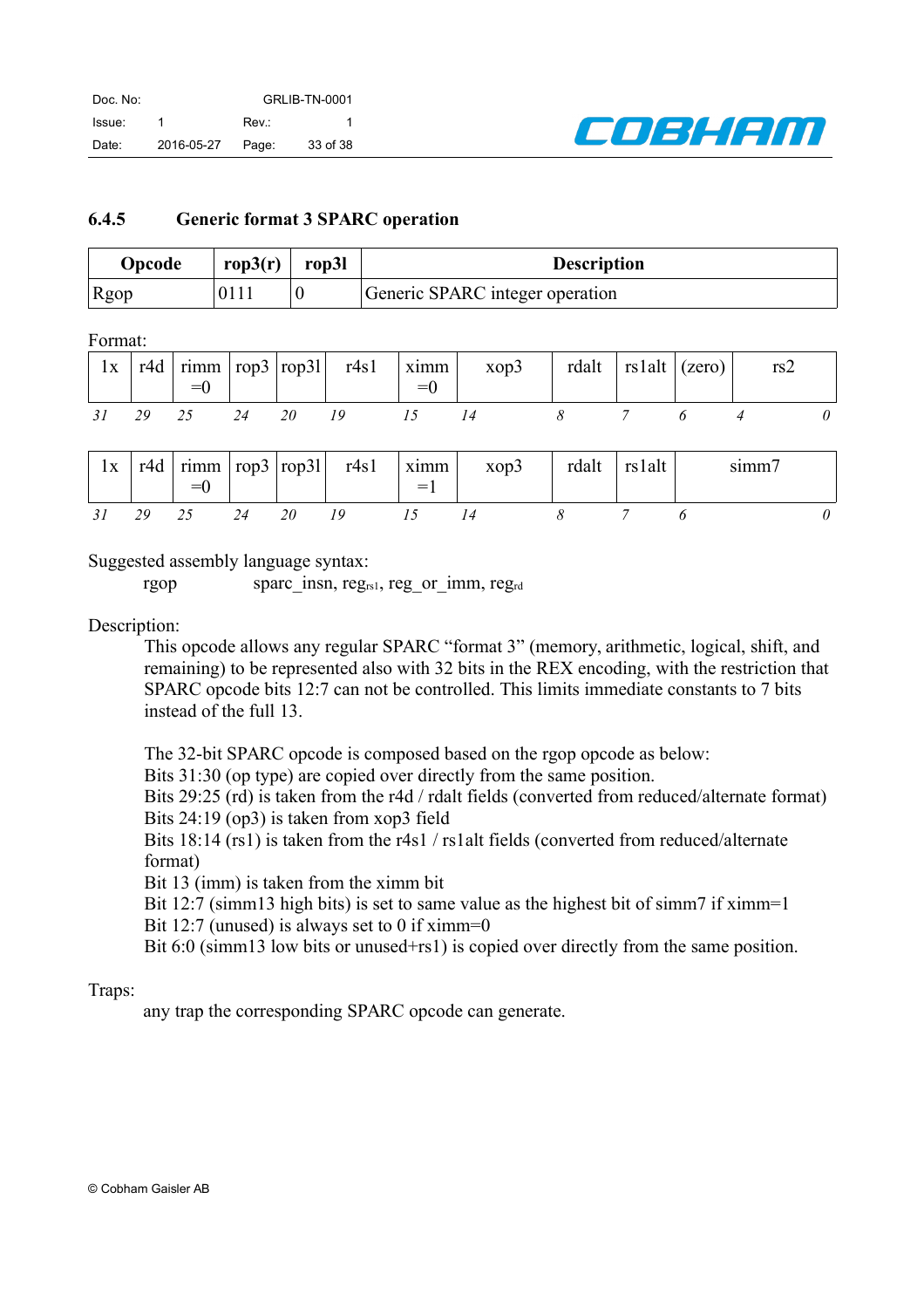| Doc. No: |            | <b>GRLIB-TN-0001</b> |          |  |
|----------|------------|----------------------|----------|--|
| Issue:   |            | Rev.:                |          |  |
| Date:    | 2016-05-27 | Page:                | 34 of 38 |  |



# <span id="page-33-0"></span>**6.4.6 Floating-point operations**

| Opcode        | rop3(r) | rop31        | rfpop   | <b>Description</b> |
|---------------|---------|--------------|---------|--------------------|
| FiTos         | 0111    | 1            | 1100100 |                    |
| FiTod         | 0111    | $\mathbf{1}$ | 1101000 |                    |
| FiToq         | 0111    | $\mathbf{1}$ | 1101100 |                    |
| FsToi         | 0111    | $\mathbf{1}$ | 1010001 |                    |
| FdToi         | 0111    | $\mathbf{1}$ | 1010010 |                    |
| FqToi         | 0111    | $\mathbf{1}$ | 1010011 |                    |
| <b>FMOVs</b>  | 0111    | $\mathbf{1}$ | 0000001 |                    |
| <b>FNEGs</b>  | 0111    | $\mathbf{1}$ | 0000101 |                    |
| <b>FABSs</b>  | 0111    | $\mathbf{1}$ | 0001001 |                    |
| <b>FSQRTs</b> | 0111    | $\mathbf{1}$ | 0011001 |                    |
| <b>FSQRTd</b> | 0111    | $\mathbf{1}$ | 0011010 |                    |
| <b>FSQRTq</b> | 0111    | $\mathbf{1}$ | 0011011 |                    |
| <b>FADDs</b>  | 0111    | $\mathbf{1}$ | 0100001 |                    |
| FADDd         | 0111    | $\mathbf{1}$ | 0100010 |                    |
| FADDq         | 0111    | $\mathbf{1}$ | 0100011 |                    |
| <b>FSUBs</b>  | 0111    | $\mathbf{1}$ | 0100101 |                    |
| <b>FSUBd</b>  | 0111    | $\mathbf{1}$ | 0100110 |                    |
| FSUBq         | 0111    | $\mathbf{1}$ | 0100111 |                    |
| <b>FMULs</b>  | 0111    | $\mathbf{1}$ | 0101001 |                    |
| FMULd         | 0111    | $\mathbf{1}$ | 0101010 |                    |
| FMULq         | 0111    | $\mathbf{1}$ | 0101011 |                    |
| <b>FSMULD</b> | 0111    | $\mathbf{1}$ | 0111001 |                    |
| <b>FSMULQ</b> | 0111    | $\mathbf{1}$ | 0111010 |                    |
| <b>FDIVs</b>  | 0111    | $\mathbf{1}$ | 0101101 |                    |
| <b>FDIVd</b>  | 0111    | $\mathbf{1}$ | 0101110 |                    |
| FDIVq         | 0111    | $\mathbf{1}$ | 0101111 |                    |
| <b>FCMPs</b>  | 0111    | $\mathbf{1}$ | 1000001 |                    |
| FCMPd         | 0111    | $\mathbf{1}$ | 1000010 |                    |
| FCMPq         | 0111    | $\mathbf{1}$ | 1000011 |                    |

© Cobham Gaisler AB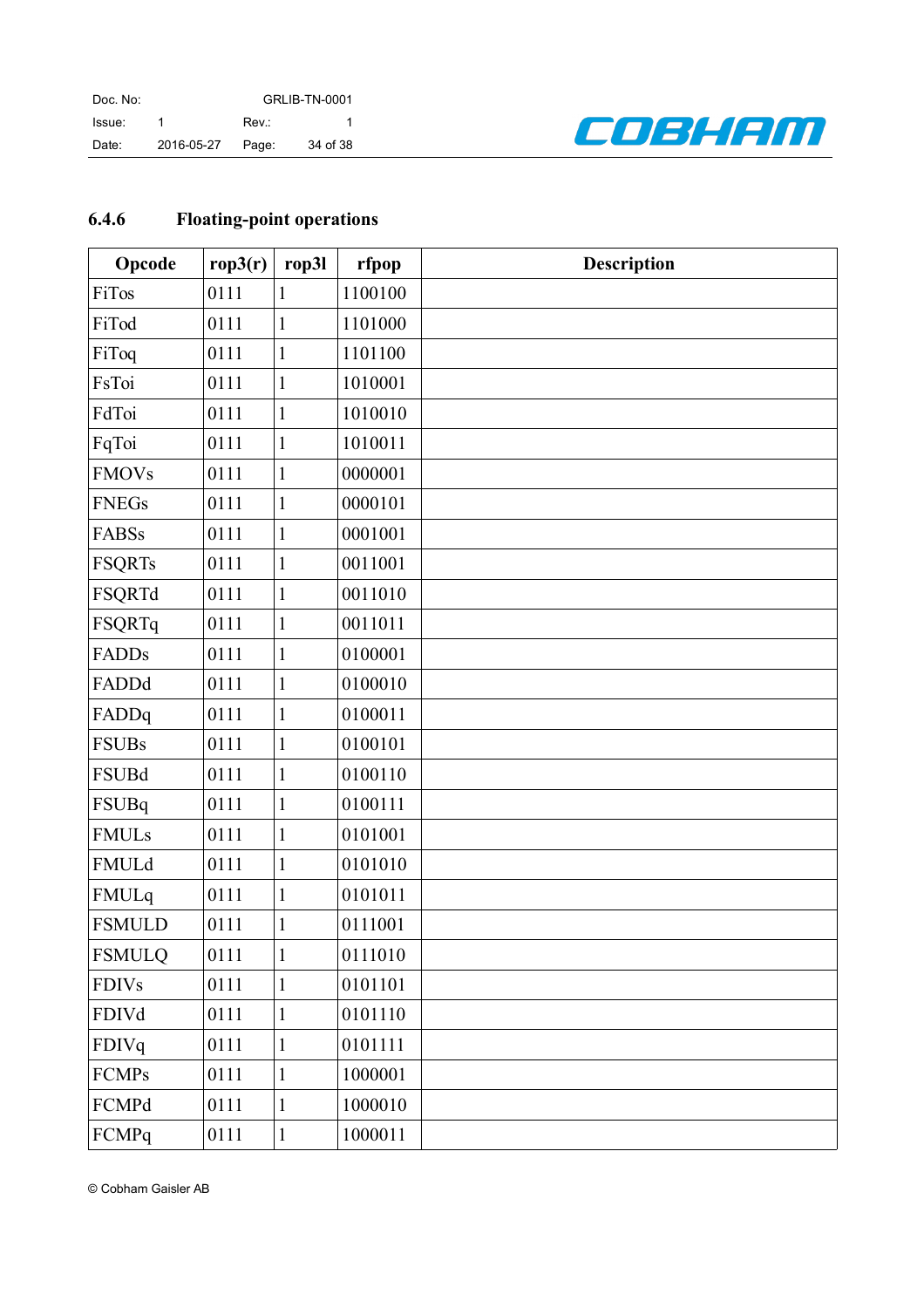

| Opcode        | rop3(r) | rop3l | rfpop   | <b>Description</b> |
|---------------|---------|-------|---------|--------------------|
| <b>FCMPEs</b> | 0111    |       | 1000101 |                    |
| FCMPEd        | 0111    |       | 1000110 |                    |
| <b>FCMPEq</b> | 0111    |       | 1000111 |                    |

#### Format:

| 10 |    |    |           | $\frac{1}{2}$ r4d   rimm   rop3   rop31   r4s1 | xfpop | rdalt <sup>'</sup> | $\vert$ rs1alt $\vert$ (zero) $\vert$ | rs2 |  |
|----|----|----|-----------|------------------------------------------------|-------|--------------------|---------------------------------------|-----|--|
|    | 29 | 25 | <i>20</i> |                                                |       |                    |                                       |     |  |

Suggested assembly language syntax:

rflop sparc insn, reg<sub>rs1</sub>, reg or imm, reg<sub>rd</sub>

### Description:

This opcode allows any of the floating-point operations (FPOps) defined in the SPARC standard to be represented also with 32 bits in the REX encoding, without any additional restrictions. The same restrictions as would have applied in uncompressed code on the same system should be expected.

The %rd and %rs1 registers are represented using the 4+1-bit reduced/alternate representation, but %rs2 is represented directly as the SPARC register number.

### Traps:

any trap the corresponding SPARC opcode can generate.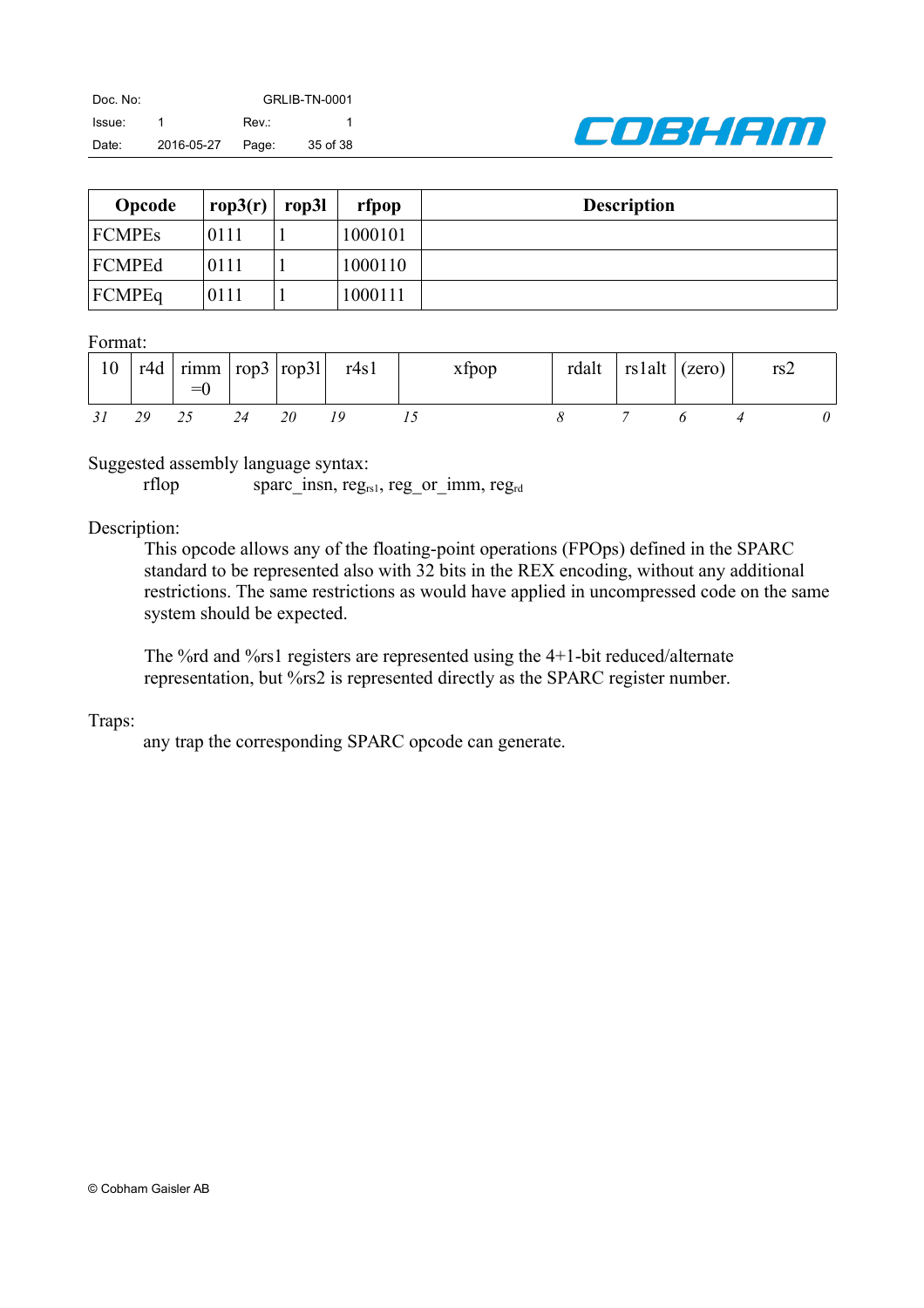

## <span id="page-35-0"></span>**6.5 REX instructions, 48-bit**

### <span id="page-35-1"></span>**6.5.1 Set 32-bit constant**

| Opcode             | rop3(i) | rop4  | <b>Description</b>           |
|--------------------|---------|-------|------------------------------|
| Rset <sub>32</sub> | 1111    | 01000 | Set 32-bit constant          |
| Reset32pc          | 1111    | 01001 | Set 32-bit constant, plus PC |

Format:

| $\mid$ 10 | r4d | $rimm=1$ | rop3 | rop31 | rop4 | 1mm <sub>3</sub> |
|-----------|-----|----------|------|-------|------|------------------|
| 47        | 4.  |          |      |       |      |                  |

Suggested assembly language syntax:

rset32 imm, reg<sub>rd</sub> rset32pc imm, regrd

### Description:

RSET32 assigns a 32-bit constant into the destination register. RSET32PC also adds the address of the instruction to the immediate to allow relative address calculations.

Traps: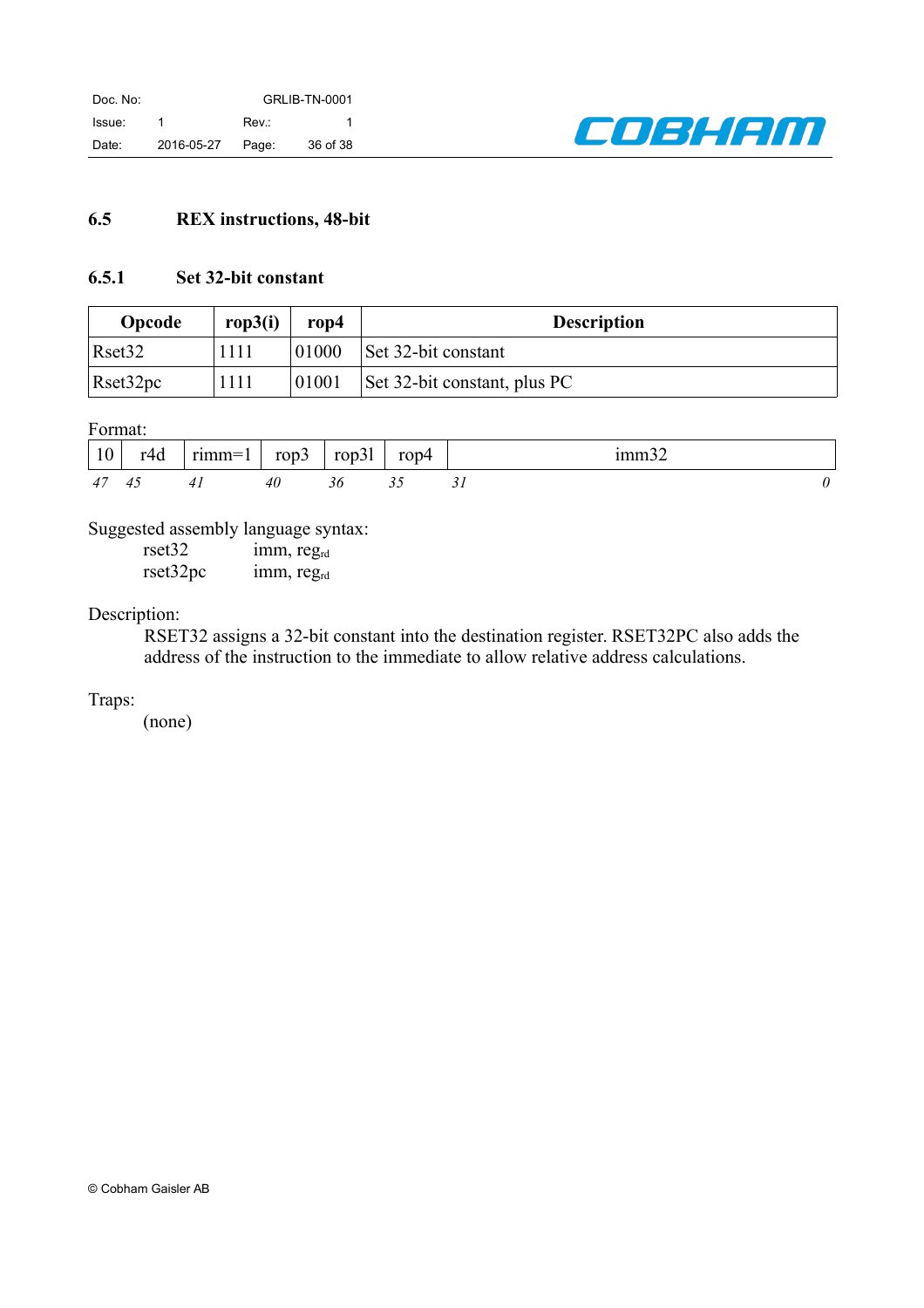

## <span id="page-36-0"></span>**6.5.2 Load from 32-bit address**

| <b>Opcode</b> | rop $3(i)$ | rop4  | <b>Description</b>                |
|---------------|------------|-------|-----------------------------------|
| Rld32         | 1111       | 01010 | Load from 32-bit absolute address |
| Rld32pc       | 1111       | 01011 | Load from 32-bit relative address |

Format:

| 10             | r∆d           | $rimm=1$ | rop $3$ | rop31 | rop4 |  |
|----------------|---------------|----------|---------|-------|------|--|
| 4 <sub>l</sub> | $\mathcal{A}$ |          | 40      |       |      |  |

Suggested assembly language syntax:

| rld32   | $[{\rm imm}]$ , reg <sub>rd</sub>    |
|---------|--------------------------------------|
| rld32pc | $[{\text{imm}}]$ , reg <sub>rd</sub> |

### Description:

RLD32 loads a 32-bit word from the address given by the immediate into the destination register. RSET32PC also adds the address of the instruction to the immediate to allow relative addresses.

NOTE: These instructions have the op field assigned as 10 despite being load instructions.

Traps: